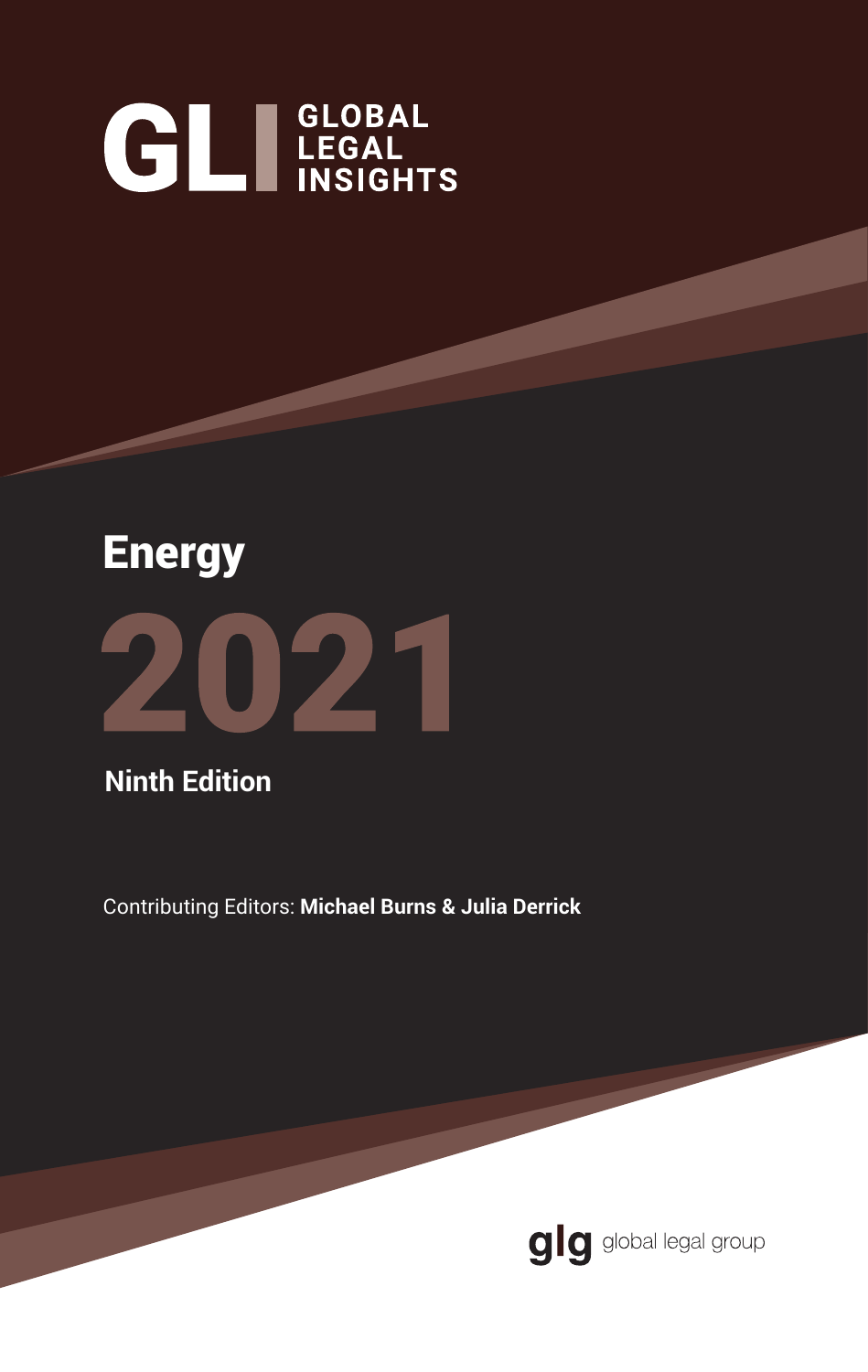#### **CONTENTS**

**Preface** Michael Burns & Julia Derrick, *Ashurst LLP*

| <b>General chapter</b>  | Global Overview of the Energy Legal Market                     |  |
|-------------------------|----------------------------------------------------------------|--|
|                         | Andreas Gunst, Natasha Luther-Jones & Kenneth Wallace-Mueller, |  |
|                         | DLA Piper                                                      |  |
|                         |                                                                |  |
| <b>Country chapters</b> |                                                                |  |
| Austria                 | $\Pr$ Thomas Starlinger & Mag Andrea Jana Gruber               |  |

| Austria               | Dr. Thomas Starlinger & Mag. Andrea Jana Gruber,                |     |
|-----------------------|-----------------------------------------------------------------|-----|
|                       | Schima Mayer Starlinger Attorneys at Law                        | 10  |
| <b>Bangladesh</b>     | Karishma Jahan, The Legal Circle                                | 17  |
| Canada                | Sharon Wong & Christine Milliken, Blake, Cassels & Graydon LLP  | 27  |
| China                 | Jihong Wang, Chenxi Li & Dingduo Chen, Zhong Lun Law Firm       | 36  |
| <b>Finland</b>        | Andrew Cotton, Santeri Järvelä & Laura Leino, HPP Attorneys Ltd | 49  |
| France                | Jocelyn Duval, Chloé Dahéron & Noémie Lenormand, Kalliopé       | 58  |
| Germany               | Thoralf Herbold & Dr. Ilka Mainz,                               |     |
|                       | GÖRG Partnerschaft von Rechtsanwälten mbB                       | 67  |
| Ghana                 | NanaAma Botchway & Elorm Zormelo, N. Dowuona & Company          | 78  |
| Greece                | Yannis Seiradakis & Eleni Stazilova, Bernitsas Law Firm         | 85  |
| <b>Kazakhstan</b>     | Shaimerden Chikanayev & Lola Abdukhalykova, GRATA International | 100 |
| <b>Philippines</b>    | Patricia A. O. Bunye, Cruz Marcelo & Tenefrancia                | 116 |
| <b>Russia</b>         | Rustam Kurmaev & Vasily Malinin, Rustam Kurmaev & Partners      | 124 |
| <b>South Africa</b>   | Lizel Oberholzer & Kelsey Pailman,                              |     |
|                       | Norton Rose Fulbright South Africa Inc                          | 134 |
| <b>United Kingdom</b> | Julia Derrick, Antony Skinner & Justyna Bremen, Ashurst LLP     | 143 |
| <b>USA</b>            | Robert A. James, Stella Pulman & Alex Peyton,                   |     |
|                       | Pillsbury Winthrop Shaw Pittman LLP                             | 159 |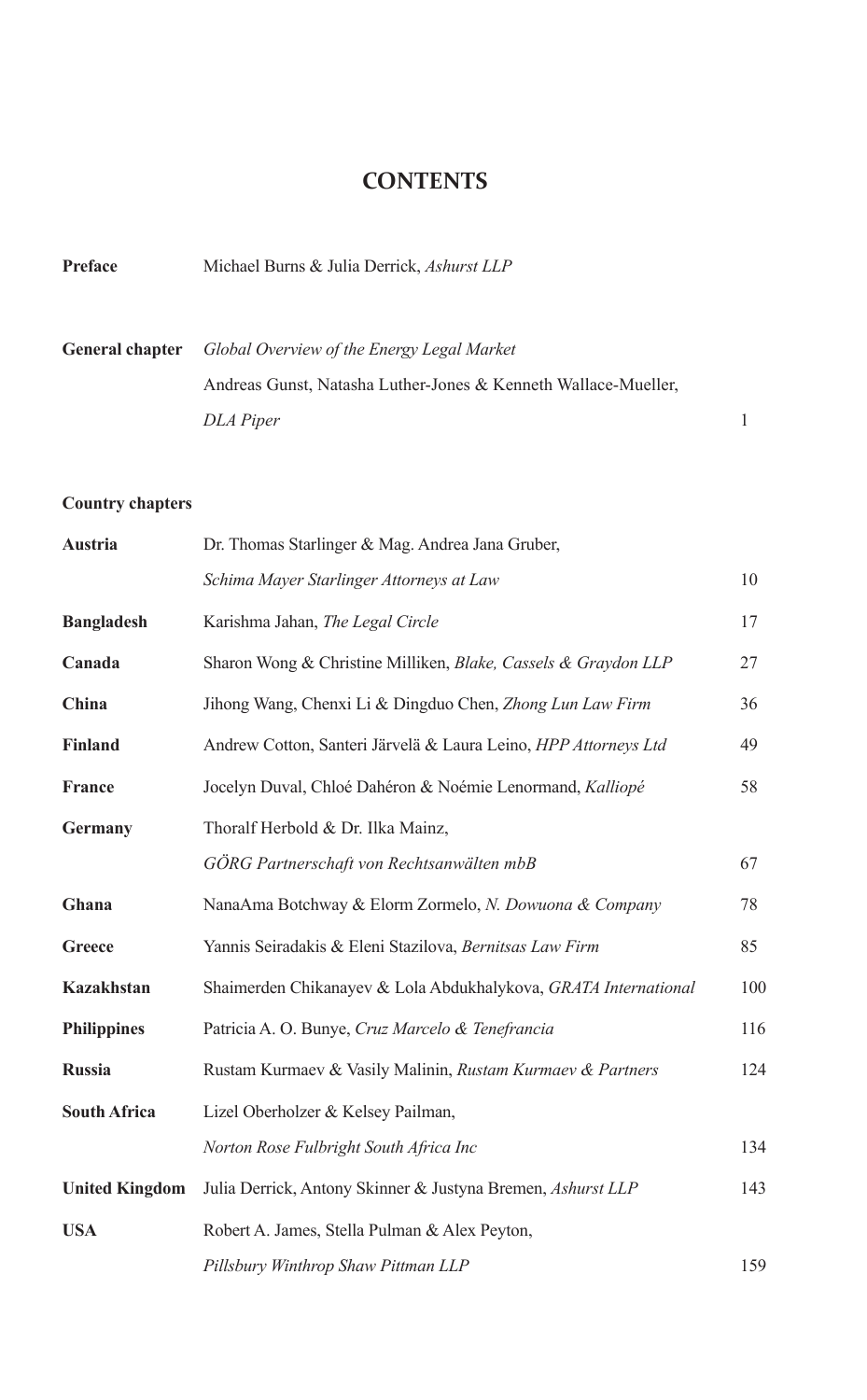# Kazakhstan

### Shaimerden Chikanayev & Lola Abdukhalykova GRATA International

#### **Overview of the current energy mix, and the place in the market of different energy sources**

#### Organisation of the energy sector

Kazakhstan is the largest economy in Central Asia and home to more than 18 million people. As a country rich in coal, oil, natural gas and uranium, Kazakhstan's economic focus remains firmly on its industrial sector and the extraction and processing of its natural resources. There is also enormous potential for renewable energy in Kazakhstan, particularly from wind and small hydropower plants. Kazakhstan's total energy production covers more than twice its energy demand, which is why in 2018 Kazakhstan was the world's ninth-largest exporter of coal, ninth of crude oil and  $12<sup>th</sup>$  of natural gas.

Energy accounts for about 21% of the country's gross domestic product (GDP), and approximately 62% of its exports.<sup>1</sup> Interestingly, coal represents around half of Kazakhstan's energy mix (50% in 2018), followed by oil and natural gas (both with 25% shares), whereas the share of natural gas in the total final consumption (TFC) was only 13% in 2018.<sup>2</sup>

#### *Gas*

#### *The current status of Kazakhstan's gas industry*

The Kazakhstan gas sector has vast potential as its total proved reserves of natural gas at the end of 2019 in Kazakhstan was 2.7 trillion cubic metres<sup>3</sup> making it in 2018 the world's  $12^{\text{th}}$ largest exporter of natural gas. Most of Kazakhstan's natural gas reserves are in crude oil or condensate-rich fields and, therefore, 90%<sup>4</sup> of produced gas in Kazakhstan is an associated gas. Much of Kazakhstan's gross natural gas production is reinjected (more than 30% in 2019)<sup>5</sup> to increase oil production. Natural gas production (gross extraction) has been slowly but steadily increasing in recent years in Kazakhstan – from 19 billion cubic metres (bcm) in 2009 to 23.9 bcm in 2018.<sup>6</sup> Natural gas production in Kazakhstan is expected by many experts<sup>7</sup> to remain stagnant and even decrease after 2025, as no new foreign direct investments are expected to be attracted in the near future in exploration and development of new gas fields in Kazakhstan, unless deficiencies of the legislative architecture of the current gas market design will be rectified to improve commerciality for gas, as discussed below.

In terms of regional gas consumption, the western part of Kazakhstan is a significant gas consumer, while in the north and the east of Kazakhstan economies are run predominantly on coal. The south of Kazakhstan uses both gas and coal. This trend is expected to continue.<sup>8</sup> Domestic consumption of natural gas, however, increased significantly, from 10.1 bcm in 2009 to 19 bcm in 2018,<sup>9</sup> and it expected that Kazakhstan's apparent natural gas consumption will grow at about 1.9% per year on average out to 2040.<sup>10</sup> Competition for available commercial gas volumes between domestic consumption and export to China, therefore,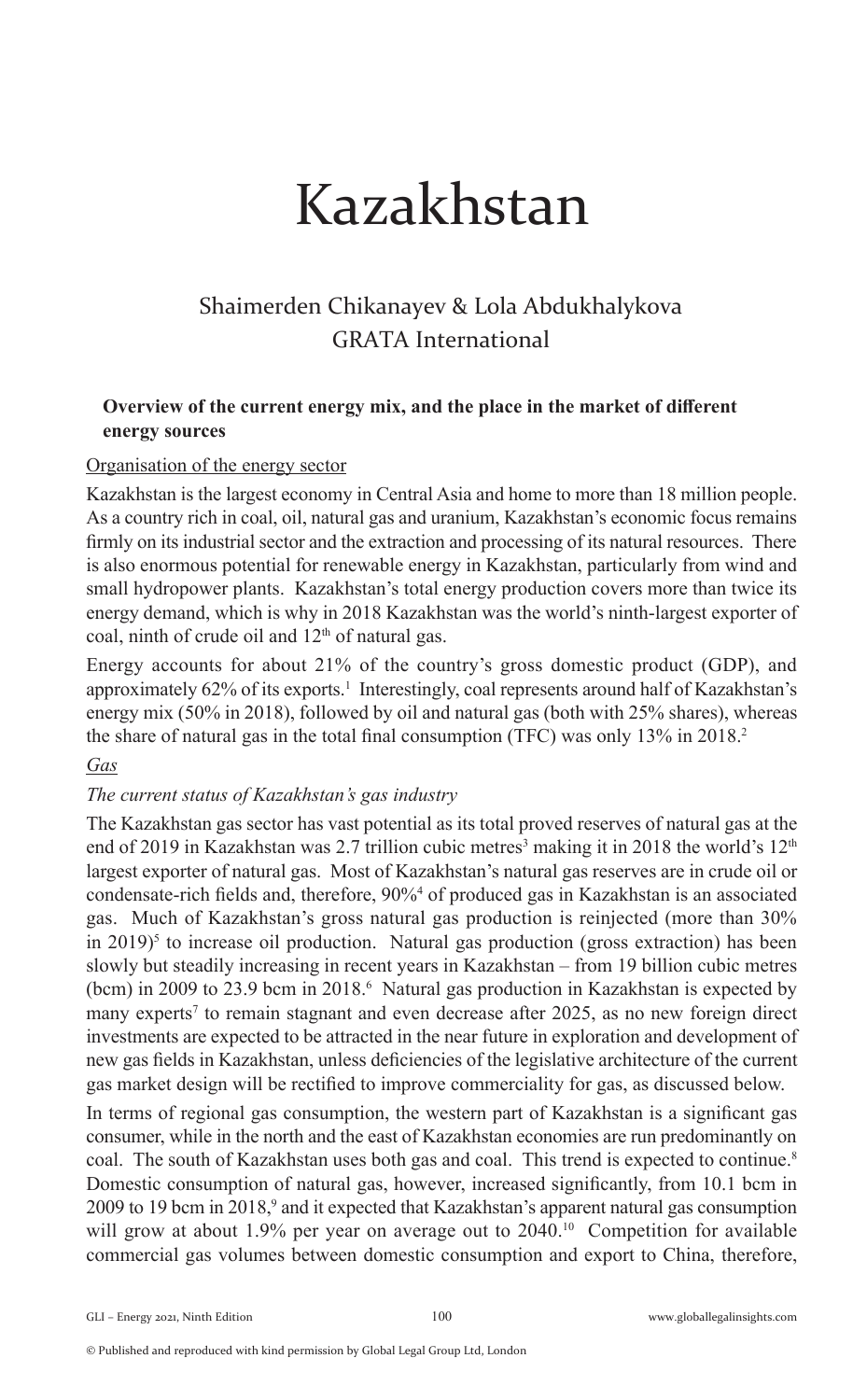will soon become one of the major problems for Kazakhstan and will require the Kazakh government to make a tough choice – either continue to prioritise domestic consumption and in this way to receive less profit than one's due or instead opt for a more lucrative option of exporting limited gas volumes available to China at the expense of domestic consumption.<sup>11</sup> Many experts, therefore, expect that Kazakh gas export to China will probably fall, from 7–8 bcm each to China and Russia in the early 2020s, to less than half that in the late 2020s.<sup>12</sup>

Most of the gas delivered by pipelines in Kazakhstan is consumed in power generation (50%), followed by residential-commercial users (domestic sector)  $(36%)$ , and industry  $(14%)$ .<sup>13</sup> Under the national Green Economy Strategy adopted in 2013,<sup>14</sup> Kazakhstan's programme of gasification and switching the predominantly coal-fired power sector to gas has made good progress in the last five years.

The official target stipulated in the Green Economy Strategy was to reach 20% of all electrical power in Kazakhstan to be produced on gas-fired power plants by 2020, though in practice already in 2019 20.2% of all electrical power in Kazakhstan was produced by gas-fired power plants. The next official target stipulated in the Green Economy Strategy is to reach 25% share of all electrical power to be produced by gas-fired power plants by 2025, whereas the final goal is to reach 30% share by 2050.

A significant part of natural gas resources is concentrated in western regions of Kazakhstan, whereas the biggest and most promising export market<sup>15</sup> for the Kazakh natural gas is in the East – China. With the completion of the Beyneu-Bozoy-Shymkent natural gas pipeline in 2015 and reaching its design capacity of 15 bcm per year in September 2020, Kazakhstan aims for a gas export boost to China. On 12 October 2018, Kazakhstan and China signed a five-year contract for the export of up to 10 bcm/y of gas via Central Asia-Centre China Gas Pipeline System (CAGP) during this period. Over the last decade, therefore, China has replaced Russia as the main export destination for Kazakh gas, but still in 2018, Russia imported 12.3 bcm of gas from Kazakhstan.

Despite all above natural advantages, however, so far, Kazakhstan's gas industry is in stagnation as it has been too long in the shadow of the Kazakhstan's oil industry and longterm politics threatens Kazakhstan's long-overdue gas sector reforms, as discussed herein.

#### *Major gas producers in Kazakhstan*

The biggest gas producers in the foreseeable future for Kazakhstan are, according to many experts,<sup>16</sup> the following companies:

- 1. Tengizchevroil LLP<sup>17</sup> that develops super giant Tengiz oilfield (272 billion cubic feet (bcf) dry marketed gas production in 2017).<sup>18</sup> Shareholders of the Tengizchevroil are: Chevron, 50%; KazMunaiGas, 20%; ExxonMobil, 25%; and LukArco, 5%. Much of the natural gas produced at Tengiz field is high in sulfur, and therefore it requires special handling and is more costly to process.
- 2. North Caspian Operating Company (NCOC)<sup>19</sup> is an international consortium owned by KazMunaiGas Kashagan B.V. (16.9%), Shell Kazakhstan Development B.V. (16.8%), Total E&P Kazakhstan (16.8%), Agip Caspian Sea B.V. (16.8%), ExxonMobil Kazakhstan Inc. (16.8%), CNPC Kazakhstan B.V. (8.3%) and Inpex North Caspian Sea Ltd. (7.6%). NCOC acts as the Operator of the North Caspian Project (that covers Kashagan field), the first major offshore oil and gas development in Kazakhstan (more than 100 bcf natural gas production capacity).<sup>20</sup> Much of the natural gas produced at Kashagan field is high in sulfur, and therefore it requires special handling and is more costly to process. The challenges of this project make it one of the most complex industrial projects ever developed in the world.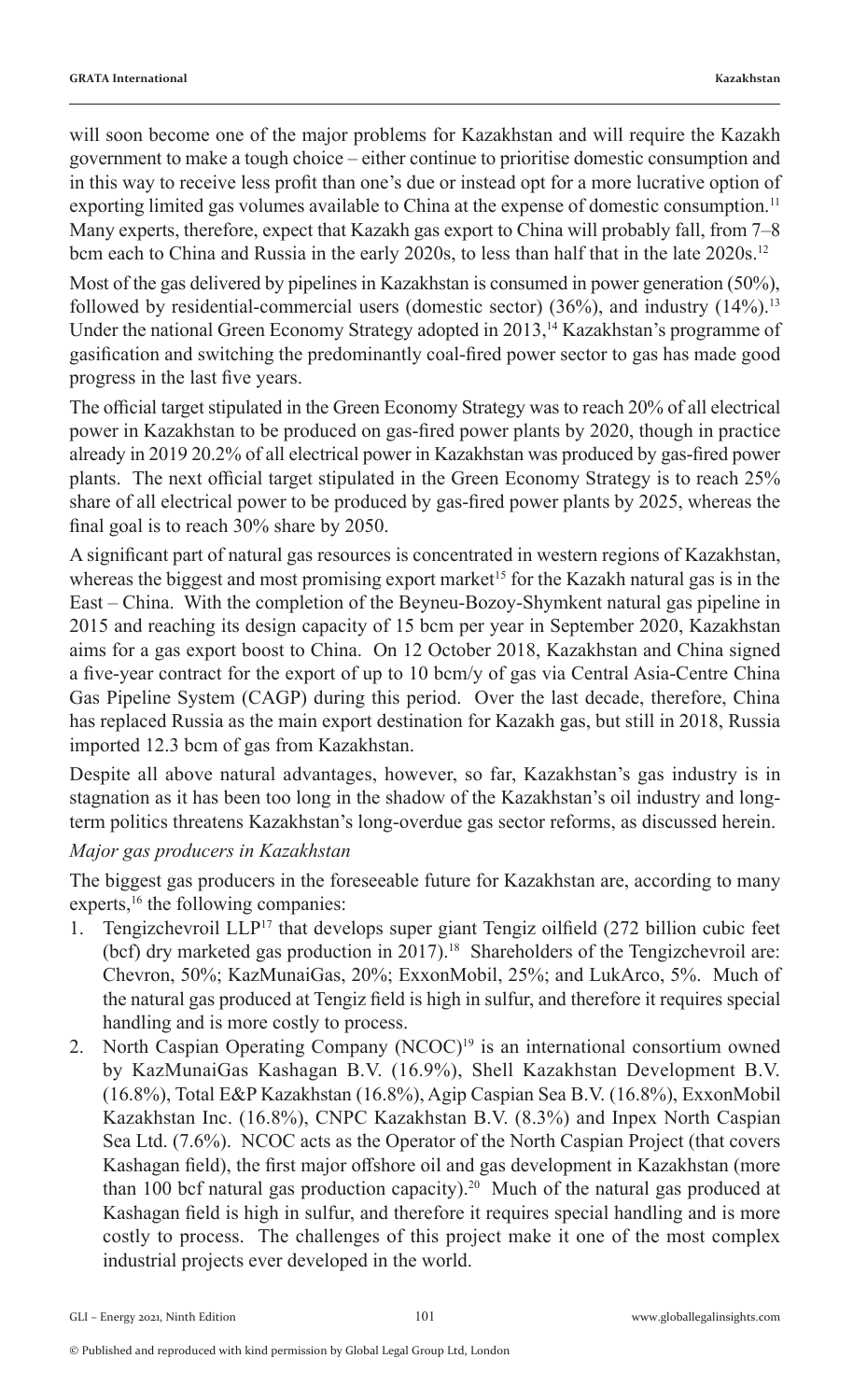- 3. Karachaganak Petroleum Operating B.V.  $(KPO)^{21}$  that develops Karachaganak field discovered in 1979 one of the world's largest gas and condensate fields (about 300 bcf wet marketed gas production in 2017).<sup>22</sup> The Karachaganak Venture brings expertise and knowledge from five oil  $\&$  gas companies – ENI (29.25%), Royal Dutch Shell plc (29.25%), Chevron (18%), Lukoil (13.5%) and KazMunaiGas (10%). Unlike the Tengiz project, which includes a natural gas processing plant, the Karachaganak project has insufficient natural gas processing capacity. Most of the raw marketed production from the Karachaganak field must be exported to Russia to be processed at a natural gas processing plant in Orenburg city.
- 4. CNPC AktobeMunaiGas (CNPC AMG)<sup>23</sup> that develops the Zhanazhol field, is one of Kazakhstan's largest oil and gas producers. It was CNPC's first project in Kazakhstan and remains a major source of equity production and cash flow for the Chinese national oil corporation. CNPC AMG operates several fields in west Kazakhstan, including the Zhanazhol deposit.

#### *Gas transportation network*

Even though significant progress has been achieved in Kazakhstan's gas network development in recent years, the domestic pipeline system in Kazakhstan is still underdeveloped (just about 9.5 million people out of 18.5 million population of Kazakhstan have access to gas in 2020)<sup>24</sup> and people in northern and central Kazakhstan still do not have access to network gas, because natural gas reserves are in the western part of the country, whereas population centres are in the north, east and south and there are no pipelines connecting these regions with gas producing western part of the country. The vast distances and relatively low population density in the north, centre, and east make the economics challenging for any potential natural gas pipeline projects to serve those regions. Kazakhstan therefore so far relies on gas imports from Russia and Uzbekistan to meet domestic demand: a gas-swapping arrangement between Kazakhstan and Russia entails the replacement of Karachaganak gas, which has historically been supplied to Orenburg for processing, with imports of Central Asian gas to the southern part of Kazakhstan and Russian gas to the Kostanay region.

The major problem for further development of the gas industry in Kazakhstan, as officially identified by the Ministry of Energy of Kazakhstan in its recently adopted strategic plan for  $2020-2024$ ,<sup>25</sup> therefore, is gasification, because of high costs of investments into domestic gas distribution and trunk gas pipelines. Despite the above-mentioned difficulties, unlike Turkmenistan and Uzbekistan, Kazakhstan managed to substantially upgrade and extend in the last 15 years its gas transportation system so that it is now widely recognised as the best in Central Asia<sup>26</sup> and Kazakhstan's distribution pipelines reached a total length of 49,000 kilometres (km) in 2019. As of 2020, out of 16 of regions in Kazakhstan, 12 are already gasified regions, $27$  with the four remaining regions in the north and centre of Kazakhstan relying on coal and LPG. More than 3 million people have gained access to piped gas in the past seven years, with connections expanding from 30% in 2013 to 51.47% in 2019.

The approved General Gasification Scheme for 2015–2030<sup>28</sup> is aimed at creating conditions to meet Kazakhstan's domestic gas needs through large-scale construction of new gas pipelines, but surprisingly it sets a quite low target of 56% of population to get access to gas in 2030 from 51.47% in 2019. In the last five years, Kazakhstan managed to complete two major infrastructure projects in furtherance of the General Gasification Scheme for 2015–2030. The first one is the Beineu-Bozoy-Shymkent gas pipeline that was commissioned in 2016 that was implemented in partnership with China. Thanks to the Beineu-Bozoy-Shymkent gas pipeline, the gas-rich western region of Kazakhstan is now connected with the densely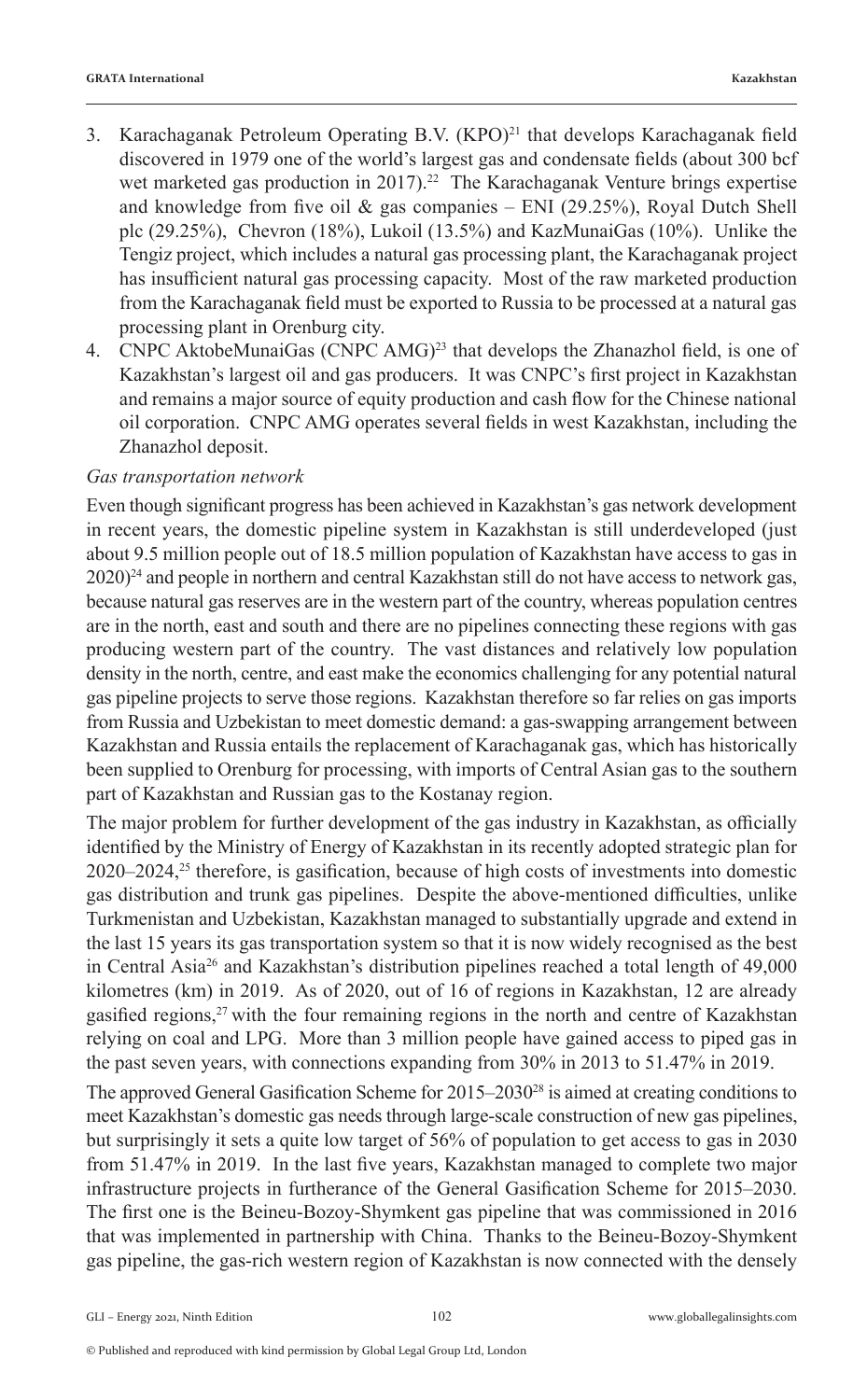populated southern region of the country. With a capacity of 15 bcm/y, the Beineu-Bozoy-Shymkent gas pipeline decreases Kazakhstan's dependency on Uzbek and Turkmen gas and it also connects to the CAGP network and, therefore, enables exports of Kazakh gas to China. The second major investment in the domestic gas trunk network is the construction of the Saryarka gas pipeline. In December 2019, the first section of the Saryarka gas pipeline was commissioned. Once completed, Saryarka gas pipeline's capacity will be 2.2 bcm of gas per year, and it is expected to provide natural gas to the Central Kazakhstan cities of Nur-Sultan, Karaganda, Temirtau and Zhezkazgan, and to 171 settlements along the main gas pipeline (approximately 2.7 million people) by 2040.29 These measures should improve the air quality of the capital of Kazakhstan, Nur-Sultan city, as coal consumption is expected to decrease by 650 kilotonnes (kt) per year.

In addition to development in the domestic pipeline system, Kazakhstan also effectively uses its strategic location to increase the international transit of Turkmen and Uzbek gas through Kazakhstan towards Russia and China. Because Kazakhstan is a landlocked country, diversification of its oil and gas export routes has been and it is still so far one of the major state policies from the energy security perspective.<sup>30</sup> Two of the three longest main gas pipelines in the world nowadays pass through the territory of Kazakhstan.<sup>31</sup> These are the  $CAGP<sub>1</sub><sup>32</sup>$  which traverses the western edge of Kazakhstan on its way to Russia and points further west to Europe, and the Kazakhstan-China pipeline,<sup>33</sup> which traverses the southern edge of the country on its way to China.<sup>34</sup>

#### *The current gas market design in Kazakhstan*

The Kazakh gas market continues to be organised on the basis of central command and control, and quasi-monopolistic principles, with JSC KazMunayGas  $(KMG)^{35}$  as the stateowned and vertically integrated oil and gas company dominating gas production, supply and transportation through its direct and indirect subsidiaries. Gas transportation services in Kazakhstan are provided by a wholly owned subsidiary of KMG, JSC KazTransGas (KTG),<sup>36</sup> which is a vertically integrated transmission system operator/distribution system operator holding company. KTG acts as the so-called "national operator",<sup>37</sup> whereas JSC "Intergas Central Asia" (a subsidiary of KTG) acts as the so-called "national operator of the main gas pipeline". JSC "KazTransGas Aimak" (another subsidiary of KTG) is the distribution system operator. KTG as a national operator executes on behalf of the Republic of Kazakhstan the state's statutory preemptive right $38$  to purchase raw gas and commercial gas from subsoil users in Kazakhstan (i.e. most of the gas produced in Kazakhstan is associated gas and therefore, gas production is not a major source of revenue for them) at a less-than-fair value price,<sup>39</sup> that disincentivises production of commercial gas and also discourages its efficient use by consumers.40

According to the current gas market design  $(mod$  1<sup>41</sup> in Kazakhstan, therefore, usually the following order of actions is applied:

- 1. KTG as the national operator executes the state's statutory preemptive right and buys raw or commercial gas from subsoil users at the price determined in accordance with the statutory formula.<sup>42</sup>
- 2. KTG43 sells commercial gas to KazTransGas Aimak in all regions of Kazakhstan at the regulated wholesale prices, which differ<sup>44</sup> for each region of Kazakhstan.
- 3. KazTransGas Aimak,<sup>45</sup> in turn, sells gas to the population and other consumers at final (i.e. retail) prices, that are regulated46 by the Committee on Regulation of Natural Monopolies of the Ministry of National Economy of the Republic of Kazakhstan<sup>47</sup> (hereinafter – the "CRNM").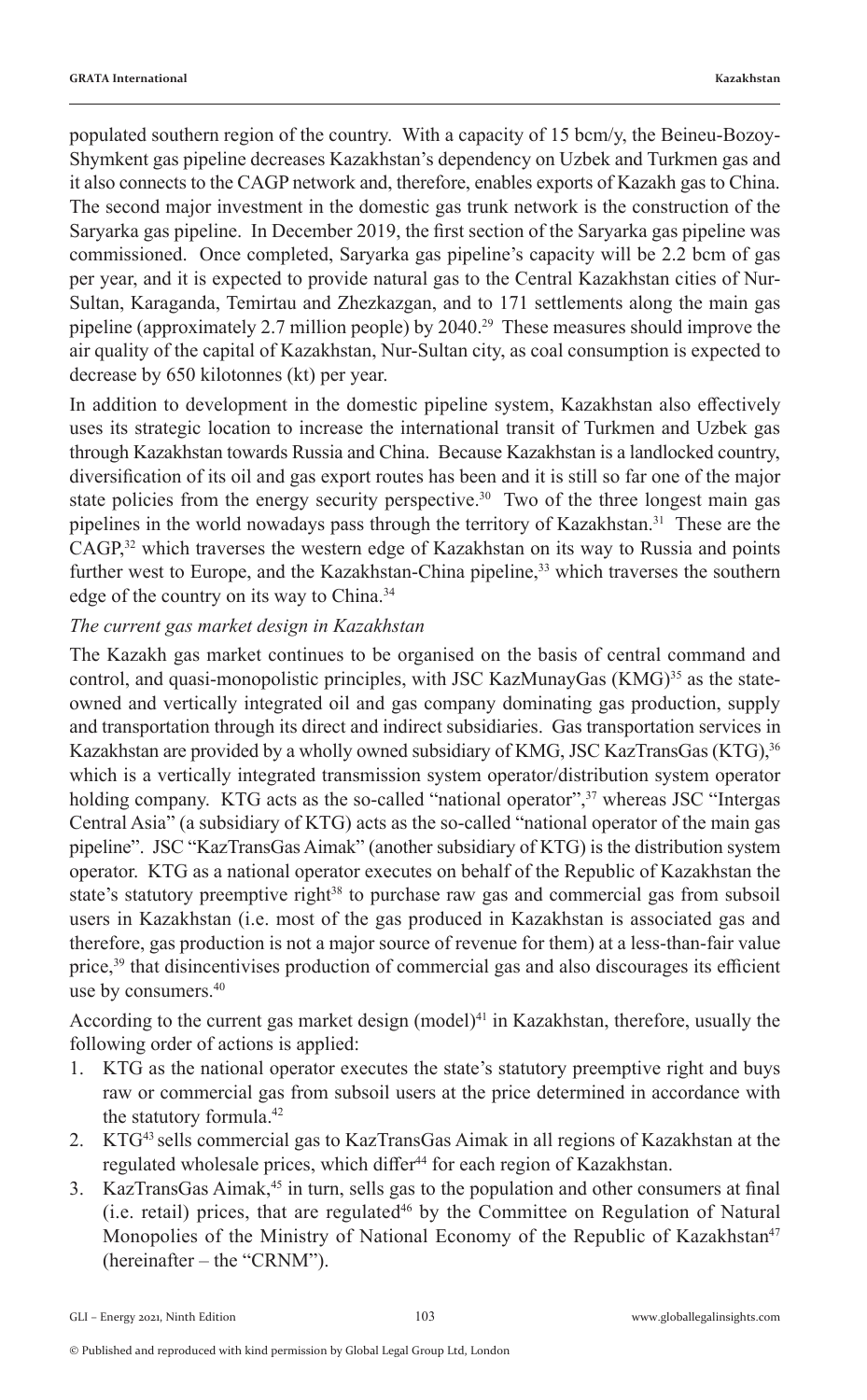Currently implemented in Kazakhstan domestic gas market design is the so-called "Main Buyer" gas market model, the characteristic features of which are (i) the presence of a single offtaker (i.e. KTG as a main buyer), (ii) very weak competition<sup>48</sup> in the market, and (iii) high barriers to entry for new players. Mainly thanks to high gas prices and significant export revenues up until 2019, through use of the current gas market design Kazakhstan managed to make good progress<sup>49</sup> in the increase<sup>50</sup> of gas production, gasification of its remote areas, modernisation and construction of trunk gas pipelines, which allowed KTG not only to combine all the gas pipelines<sup>51</sup> in Kazakhstan into the unified gas transportation system,<sup>52</sup> but also to diversify export markets by "drilling a window" to China.

#### Oil

#### *The current status of Kazakhstan's oil industry*

Kazakhstan possesses about 30 billion barrels of proven oil reserves,<sup>53</sup> which, in 2018, placed the country among the top 17 oil producers in the world. Like gas, Kazakhstan's oil reserves are primarily (70%) located in the western part of the country where they are extracted from deposits in the Caspian Sea and the neighbouring provinces. Kazakhstan's "Big 3" oil projects are:

- 1. Tengiz (9 billion barrels of oil proven reserves);
- 2. Kashagan (13 billion barrels of oil proven reserves); and
- 3. Karachaganak (2.5 billion barrels of oil proven reserves).

Oil production has been slowly but steadily increasing in recent years in Kazakhstan – from 1,609,000 of barrels per day in 2009 to 1,931,000 of barrels per day in 2019.<sup>54</sup>

Modernisation of the three existing refineries (Kazakhstan has three major oil refineries in: Pavlodar; Atyrau; and Shymkent), completed in 2018, has helped reduce the need to import light crude oil products. Refinery throughput increased 10% in 2018 to 16.4 Mt, providing 93% of the domestic market's gasoline supplies, 91% of its diesel and 62% of its jet kerosene. The Pavlodar refinery is in north-central Kazakhstan and is supplied mainly by a crude oil pipeline from western Siberia, because Russian supplies are well placed geographically to serve that refinery. The Atyrau refinery uses only domestic crude oil from northwest Kazakhstan, and the Shymkent refinery currently uses crude oil from the oil fields at Kumkol and the nearby area in central Kazakhstan. Aktau also has a smaller refinery that processes heavy crude oil produced at a nearby field to make bitumen for road construction.<sup>55</sup>

#### *Oil transportation network*

Kazakhstan's pipeline system is operated by the state-run JSC KazTransOil (KTO), a subsidiary of KazMunaiGas, which runs approximately 5,378 km of trunk oil pipelines as a so-called natural monopoly.<sup>56</sup>Because Kazakhstan is a landlocked country, diversification of its oil and gas export routes has been and it is still so far one of the major state policies from an energy security perspective.<sup>57</sup> The main operative oil export routes are: the Atyrau-Samara pipeline; the Caspian Pipeline Consortium (CPC pipeline); the Atassu-Alashankou pipeline (China-Kazakhstan oil pipeline); and the Aktau sea terminal.

Kazakhstan is an exporter of light, sweet crude oil. Most of Kazakhstan's crude oil exports travel around or across the Caspian Sea to European markets. That is why the vast portion (75% in 2018) of Kazakhstani oil is exported through the CPC pipeline, which transits through Russia to the Black Sea.

Thanks to the commissioned China-Kazakhstan oil pipeline in 2006, however, Kazakhstan has diversified its crude oil exports and there has been significant growth in oil exports to China since that time. In 2019 alone, Kazakhstan has delivered almost 11 million tonnes of crude oil to China.58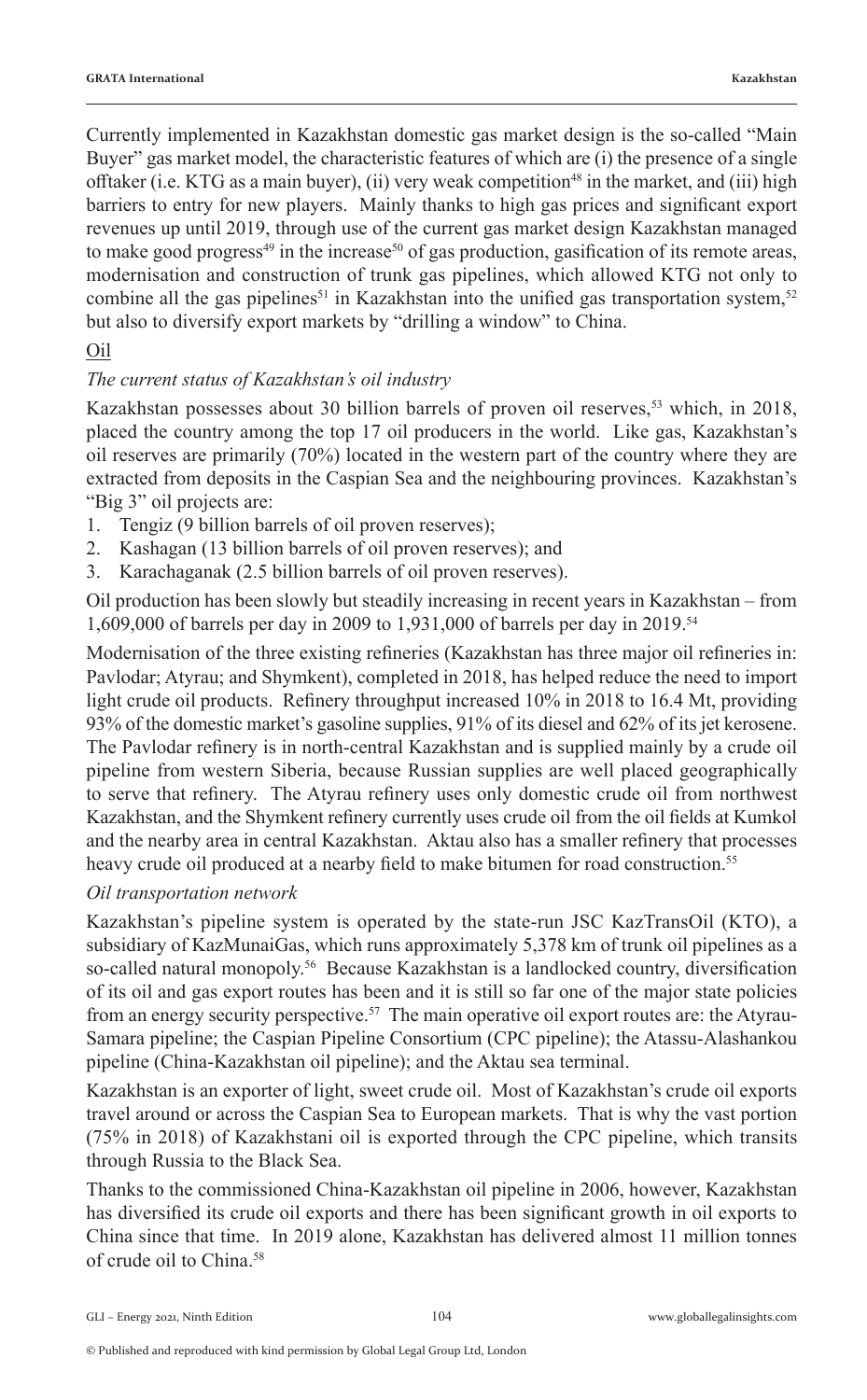Kazakhstan also exports crude oil via the Caspian Sea and via rail. Oil is loaded onto tankers or barges at Kazakhstan's port of Aktau or the smaller Atyrau port and then shipped across the Caspian Sea, where it is loaded onto the Baku-Tbilisi-Ceyhan pipeline or the Northern Route pipeline (Baku-Novorossiysk) for onward transport, mainly to Europe. In addition, Kazakhstan has an extensive rail network, which it uses to transport liquid fuels for domestic consumption and for exports. Continued expansion and diversification of Kazakhstan's petroleum liquids transport capacity, particularly export capacity, are key to its future ability to increase production.<sup>59</sup>

#### *Oil market design*

State-owned KMG is an integrated national oil and gas company implementing national policies on oil and gas sector developments and is involved in oil and gas exploration, production, refining, transportation, distribution and servicing. The company also establishes management systems for subsoil use.

Kazakhstan's biggest oil producers are Tengizchevroil LLP, NCOC and KPO, which are responsible for 54 Mt of oil production (60% of Kazakhstan's total output). KMG owns equity in all three projects.

KTO, nominally a subsidiary of KMG, owns the main network, and certain other pipelines are owned and operated by consortiums of investors in which KTO is a shareholder (Caspian Pipeline Consortium [CPC] exports through Russia to world markets, and the Atasu-Alashankou and Kenkiyak-Atyrau pipelines export to China).

The three main refineries are owned directly or indirectly by KMG, although the Shymkent refinery as a joint venture is owned by CNPC Exploration and Development Company Ltd and the JSC Exploration & Production KazMunaiGas.<sup>60</sup>

#### Coal

Kazakhstan holds 25,605 million tonnes of proven coal reserves as of 2019, ranking eighth in the world and accounting for about 2.4% of the world's total coal reserves. Most of the coal is in Central Kazakhstan (Karaganda Oblast) and North Kazakhstan (Pavlodar and Kostanay Oblasts). The country has more than 400 coal deposits. Most coal production is sourced from two main basins in the central part of the country – the Karaganda Basin, which supplies metallurgical coal from underground mining operations, and the Ekibastuz Basin, which supplies coal to the power generation sector. The smaller deposits of coal found in the east, southeast and southwest of the country have been poorly exploited to date.<sup>61</sup>

In 2019, the total production of Kazakhstan's coal amounted to 111 million tonnes, and its export amounted to 28 million tonnes. Historically, Russia has been the primary destination for Kazakhstan's coal (81% of all the coal exported from Kazakhstan in 2016). Other destinations for Kazakhstan's coal include Ukraine and Kyrgyzstan and, in smaller amounts, Belarus, China, Japan and Uzbekistan, among other countries.

Virtually all of Kazakhstan's coal production and exports consist of steam coal, which is suitable for burning in electric power plants or in other applications to generate steam and heat. Kazakhstan also produces smaller quantities of metallurgical coal that are consumed domestically. Kazakhstan is rich in a variety of minerals, and mineral and coal deposits are concentrated in the north and centre of the country. Coal is a major energy source for the mining and smelting industries and for the electricity sector in Kazakhstan.<sup>62</sup>

#### Nuclear energy

As of 2020, Kazakhstan has no active nuclear power generation capacity. Despite the fact that Kazakhstan has some of the largest uranium deposits in the world (about 14% of all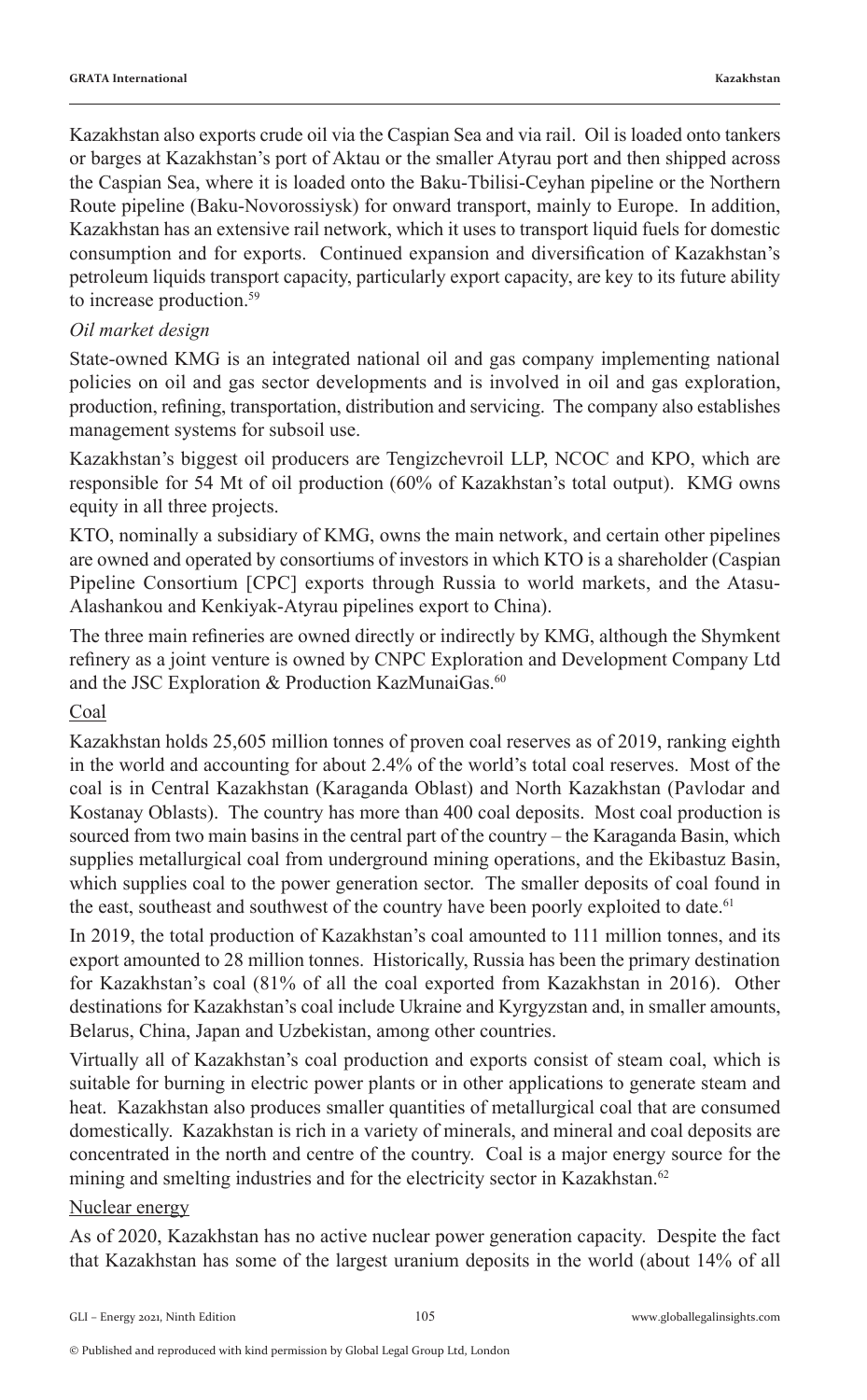explored world reserves) and is the world's largest uranium producer (about 42% of world production in 2019), at this stage there are no concrete plans to build a nuclear power plant in Kazakhstan as popular cry is loud against any such plans. Kazakhstan's only nuclear power plant, a BN-350 nuclear reactor at Aktau, was shut down in 1999.

Still there is huge potential for nuclear energy in Kazakhstan and, therefore, Russia has long been offering to help the Kazakhstanis launch a nuclear power plant.

For now, Kazakhstan exports uranium as a raw material mainly to China, France, Russia, India, USA and Canada. However, in April 2020, JSC KazAtomProm, the world's largest uranium producer, announced a 20% cut in production until 2022 in the wake of COVID-19.<sup>63</sup>

#### Renewable energy

Vast hydrocarbon resources are one of the key factors for the slow development of renewable energy and alternative energy sources in Kazakhstan. Kazakhstan government, however, seems to have strong political will to attract investments in renewable energy projects as demonstrated by Kazakhstan's official general policy. The government of Kazakhstan, for instance, made an official commitment to increase the share of renewable energy in domestic electricity generation to 30% by 2030 and 50% by 2050.

By now Kazakhstan generally has a good legal and institutional framework for the development of renewables. Generally, the renewable energy projects in Kazakhstan are procured on an independent power project model, whereby a government entity (i.e. a single offtaker) enters into a long-term (15 years) power purchase agreement with a private sector entity to purchase power at a fixed price from the project.

Kazakhstan has switched from the fixed feed-in tariff support system to the mechanism of auctions to develop renewable sources of energy from  $1<sup>st</sup>$  January 2018. The auction system made the process of granting renewable energy projects open and transparent and gave impetus to the implementation of the most cost-effective projects.

As of end 2019, about 83 renewable energy facilities with a capacity of 936.8 MW have been operating in Kazakhstan,<sup>64</sup> however, this accounts for only 0.8% of all electricity generated in Kazakhstan. Renewable energy, therefore, represented mere 1.4% of the energy mix (TPES) in 2018.

#### **Changes in the energy situation in the last 12 months which are likely to have an impact on future direction or policy**

#### COVID-19

Kazakhstan had to reduce shipments of oil and gas to China, where demand fell because of the COVID-19 pandemic and rock-bottom prices.

#### Eurasian Economic Union

The lack of interest from Russia and Kazakhstan to hasten the process of liberalisation of their domestic gas markets and formation of the EAEU's common gas market, unsurprisingly, has caused sterile debates on different approaches to gas pricing in the EAEU's common gas market without much success for more than four years now. The latest push to agree on the aforementioned matters was made on  $19<sup>th</sup>$  May 2020, when the heads of the EAEU member states were supposed to come to some consensus on the issue of tariff-setting for gas transportation services in the union's common gas market. EAEU's leaders, however, failed not only to agree to resolve the foregoing issue, but also to adopt a common strategy for development of the EAEU, so now there is a high risk that the current deadline of  $1<sup>st</sup>$ January 2025 for the official launch of the EAEU's common gas market would not be met. Interestingly, this time Russian President Vladimir Putin clearly rejected the possibility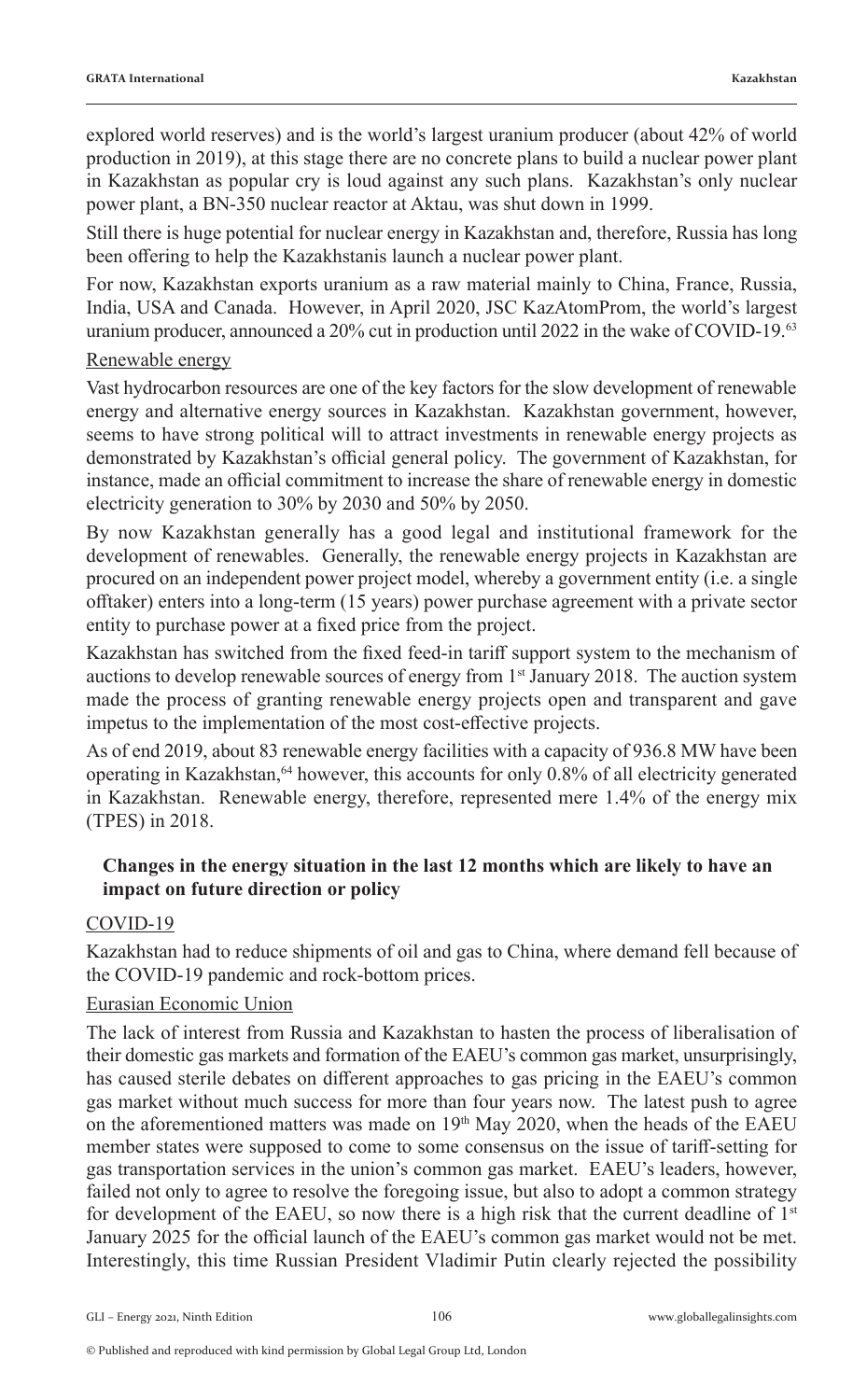of imposing a uniform gas transportation tariff on the territory of the EAEU because the "uniform tariff may be realised only on a single market with a uniform budget and uniform tax system". This means that Putin, apparently, sees the difference between the concepts of a "common gas market" and a "single gas market" and considers a "single gas market" with a "unified tariff" possible only if there is a sufficient political level of integration among EAEU member countries. The elites of Armenia, Belarus, Kyrgyzstan and, surely, of Kazakhstan are, however, not ready to give up particles of sovereignty of their respective countries, even in exchange for subsidies in the form of cheap gas. There is quite a big risk, therefore, that the gas tariff issue will become a dealbreaker not only for the proposed common gas market of the EAEU, but for the EAEU itself.

#### **Developments in government policy/strategy/approach**

#### Reforms are expected in the gas sector of Kazakhstan

So far, it has been important for Kazakhstan to maintain the *status quo* in the gas sector because this way the Kazakh government through KTG has been able to make investments in domestic gas distribution infrastructure and proceed with cross-subsidisation of the local population and industries at the expense of foreign consumers and Kazakh gas producers. The "new reality" of the COVID-19 pandemic and the looming official launch of the Eurasian Economic Union's common gas market in 2025, however, require urgent gas market reforms. 2020 is to be expected a horrible year for KMG and KTG, because of disappearing demand for gas in China and rock-bottom prices. Most likely from now onwards, KTG should not expect the same level of huge profits from its export of gas and, therefore, it means that KTG would soon hardly be able to bear its social burden of cross-subsidisation. It is reasonable to expect a revival of heated discussions among relevant stakeholders on long-expected reforms and the liberalisation of the Kazakh domestic gas market.

There is still hope that the Kazakh government is, finally, ready to show its political will to proceed with the much-needed reforms of the Kazakh domestic gas market. First, at the end of 2019 the government of Kazakhstan with the technical assistance of the Asian Development Bank engaged<sup>65</sup> a group of international experts to help Kazakhstan, and prepared a plan for reformation of the country's gas sector. Secondly, KMG officially announced on 5<sup>th</sup> June 2020 its plans to spin off KTG that can, effectively, be recognised as the first step for liberalisation of the domestic gas market (i.e. ownership unbundling). Finally, the President of Kazakhstan Kassym-Jomart Tokayev in September 2020 presented a new strategy for further development of Kazakhstan, where he clearly stressed that the new economic course of the country should be based on seven basic principles, including the fair competition. In furtherance of this "fair competition" initiative, on 6<sup>th</sup> October 2020 Kazakh President signed a presidential decree on the creation of the new Agency for Protection and Development of Competition (hereinafter the "Competition Agency"),<sup>66</sup> which, among other things, was given the authority in conjunction with the Ministry of Energy of Kazakhstan to reform the gas sector by way of the introduction of competition.

#### **Developments in legislation or regulation**

The capacity market was finally launched on  $1<sup>st</sup>$  January 2019 in Kazakhstan to encourage investment for the renovation of old, as well as the construction of new, power infrastructure facilities. Because of relevant amendments in the Power Law, all generating companies in Kazakhstan must maintain a specific generating capacity and, correspondingly, the participants in the wholesale power market (such as industrial consumers) have an obligation to pay for the availability of the specific generating capacity.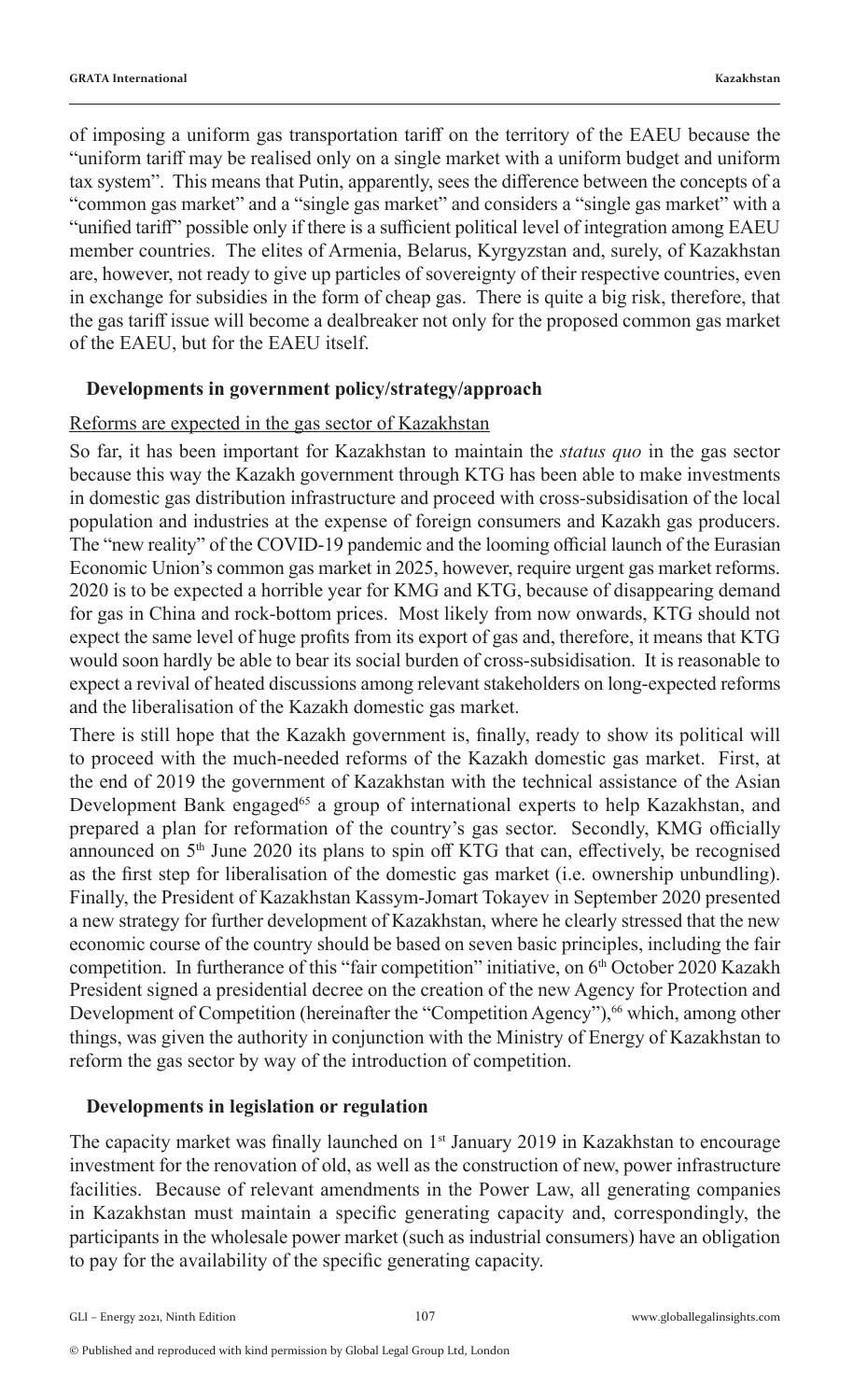Any investor in the power sector of Kazakhstan, therefore, can now expect two different sources of income and compensation for expenses:

- proceeds from the sale of electric power in the free market under the power purchase agreements (PPAs) within price caps (such as the maximum limits to the prices that power plants can ask for the electricity they produce) approved by the Ministry of Energy; and
- proceeds from the sale of capacity of a power plant (such as the availability of its generating facilities to produce electricity) to a designated-by-law single offtaker under the capacity purchase agreements (CPAs), within price caps established by the Ministry of Energy.

Payments under the PPAs would cover the operating expenses of power plants, whereas payments under the CPAs shall cover the capital expenses of investments in new projects and in the modernisation of existing power facilities.

The Ministry of Energy will determine annually an anticipated deficit of electric power, as well as develop and approve a promising layout of electrical capacities. To meet the forecast deficit of electric power, if any, the Ministry of Energy will hold tenders for the construction of newly-commissioned generating plants and sign the so-called agreements for the construction of newly commissioned generating plants with the tender winner, fixing the commissioning date of the generating plants and the tender winner's liability for failure to perform or for improper performance according to the terms of the agreement. Within 30 calendar days after the signing of the aforementioned agreement, the single offtaker must sign the agreement with the tender winner to purchase services to maintain the electrical capacity of the newly commissioned generating plants at a volume and on the terms specified by the Ministry of Energy.

These legal reforms shall, evidently, give impetus to new investments into the electricity sector of Kazakhstan, though there are still certain legal obstacles that may impede the process of attracting foreign direct investments. The creditworthiness of the proposed single offtaker, in particular, is still questionable. For instance, the law is rather unclear on the enforceability of indirect state guarantee for contractual obligations of the single offtaker under the CPA as currently stipulated in the Power Law. Moreover, current laws require CPAs and agreements for the construction of newly commissioned generating plants to strictly follow standard forms that, apparently, can make them not bankable.

Judicial decisions, court judgments, results of public enquiries

In 2019 the Ministry of Energy issued an order according to which all power generating companies shall have "zero" profitability for the period 2019–2024. This order of the Ministry of Energy was successfully challenged in the court of Nur-Sultan city by an energyproducing organisation, which rightly noted that the state does not have the right to restrict business entities in making a profit, and the tariff should allow one to recover its expenditures and to make profit (see Decision of the Nur-Sultan Court Committee on Civil Cases, dated 7th August 2019, No. 7199-19-00-2а\6180).

#### **Major events or developments**

#### Online auctions introduced

For the first time in the history of independent Kazakhstan, an online auction for the granting of subsoil use rights to develop oil & gas fields will be held in December 2020. It is planned to sell 10 oil and gas subsoil fields and more than 30 applications for participation in the auction already have been received as of the end of October 2020.<sup>67</sup> All the blocks on offer are located in the Atyrau region in the north-west, with three extending over the border into neighbouring regions. The blocks are expected to contain both shallow and conventional and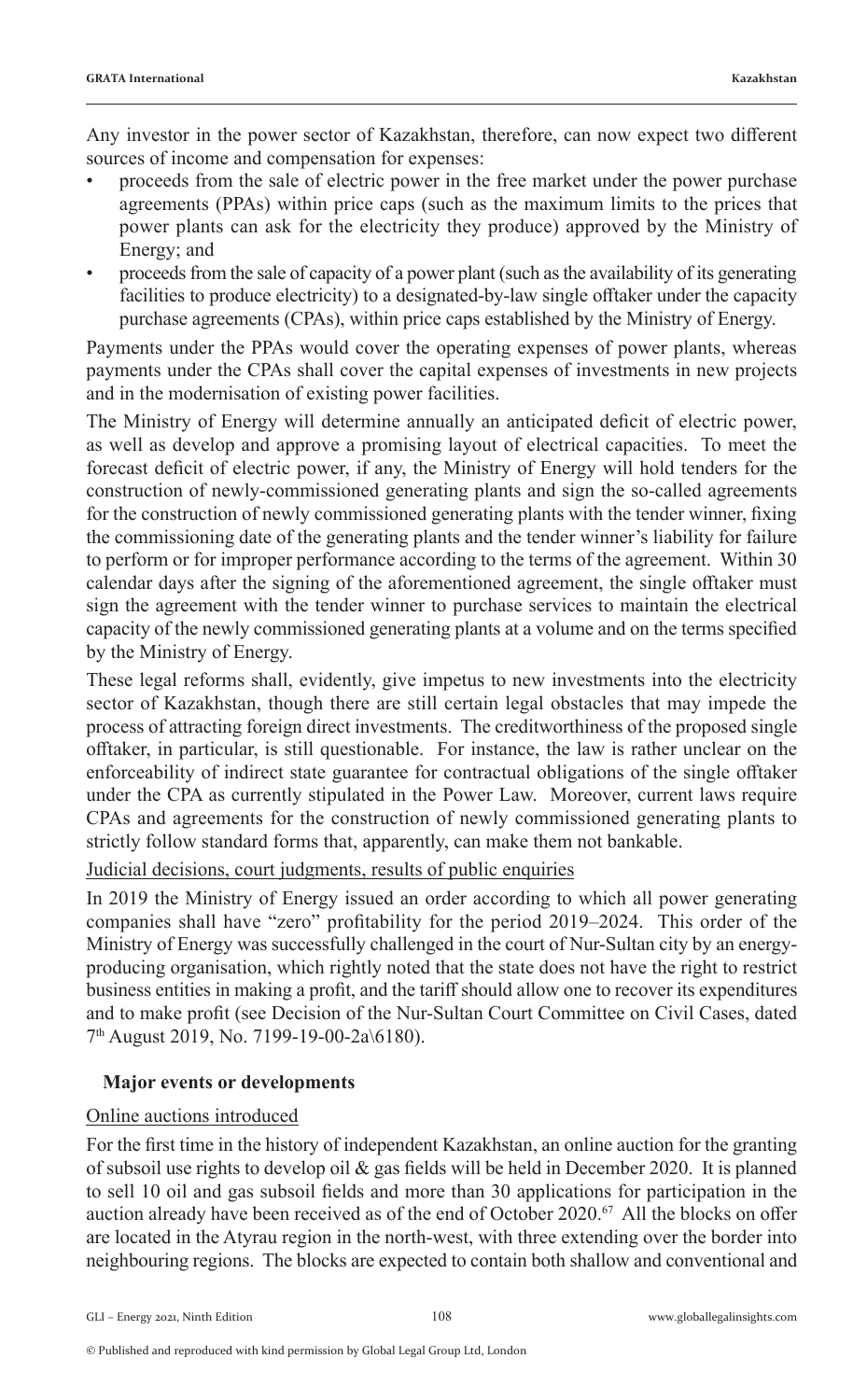possibly deep oil reservoirs. The auction system is expected to make the process of granting oil & gas projects more open and transparent and more cost-effective.

Kazakhstan cuts down public expenses in the energy sector

On 5th November 2020, the President of Kazakhstan signed amendments to the Republican budget and this way has cut back on energy sector public spending. For instance, according to the amendments, just 36.6 billion Tenge is now allocated for the development of the gas transportation system instead of previously allocated 43.7 billion Tenge.<sup>68</sup>

#### **Proposals for changes in laws or regulations**

#### Comprehensive national energy strategy shall be adopted

A considerable role in governing energy relations in Kazakhstan pertain to "soft law" instruments in the form of strategies, concepts and programmes. Although these instruments are not legally binding, they represent a political basis for development of legislation and state policies. One of the main problems of the Kazakhstan's energy sector is the lack of a comprehensive and up-to-date national energy strategy which clearly formulates the main parameters, aims, and directions of the current Kazakh energy policy. The current Fuel and Energy Complex Development Concept and Gas Development Concept are largely outdated, as they have been promulgated back in 2014, whereas the Ministry of Energy's Strategic Plan 2020–2024 is, arguably, rather superficial and does not properly address issues the energy sector in Kazakhstan faces now. Moreover, the regulation of the energy sector is now effectively assigned to the competence of several different ministries and state bodies (including, among others, the Ministry of Energy and CRNM) that often pursue only sectional interests or have limited authorities that does not allow Kazakh government to create an efficient unified state authority for solving the accumulated issues and problems in the energy sector.

For instance, the issue of the existing system of tariff formation in the heat power and electric power industries significantly reduces efficiency and has stopped the development of these industries.

The problem of elimination of the cross-subsidisation among different regions and consumer groups in the energy sector is also an issue that cannot be solved without strong political will, a well thought-out national energy strategy and the coordinated work of many state bodies.

#### New tariff policies shall be introduced in the heat and power industries

Almost half of the existing heating networks are 100% worn out which leads to a high accident rate (in some regions – from 1 to 10 damages per 1 km of pipeline annually, whereas in Western Europe this figure does not exceed 0.1) and high losses of thermal energy during transportation. The wear and tear of electrical networks is 70% in Kazakhstan.

That is why tariff methodologies in the heat power and electric power industries should be changed as soon as possible. Current tariff methodology used in these industries, that are considered to be so-called natural monopolies or regulated, provides no incentive to invest in fixed assets or to improve cost efficiency; to the contrary, it incentivises a company to increase operating expenditures as a basis to calculate approved profit. That is why a new pro-competitive tariff policy and cost-reflective tariffs shall be introduced.

Domestic gas market shall be liberalised

The following are the major shortcomings of the current legislative architecture of Kazakhstan's domestic gas market that require strong political will to be addressed:

State regulation of the wholesale and retail gas prices and issue of cross-subsidisation of local consumers at the expense of foreign consumers and of remote or poor regions of Kazakhstan at the expense of gas producing regions as well as Kazakh gas producers.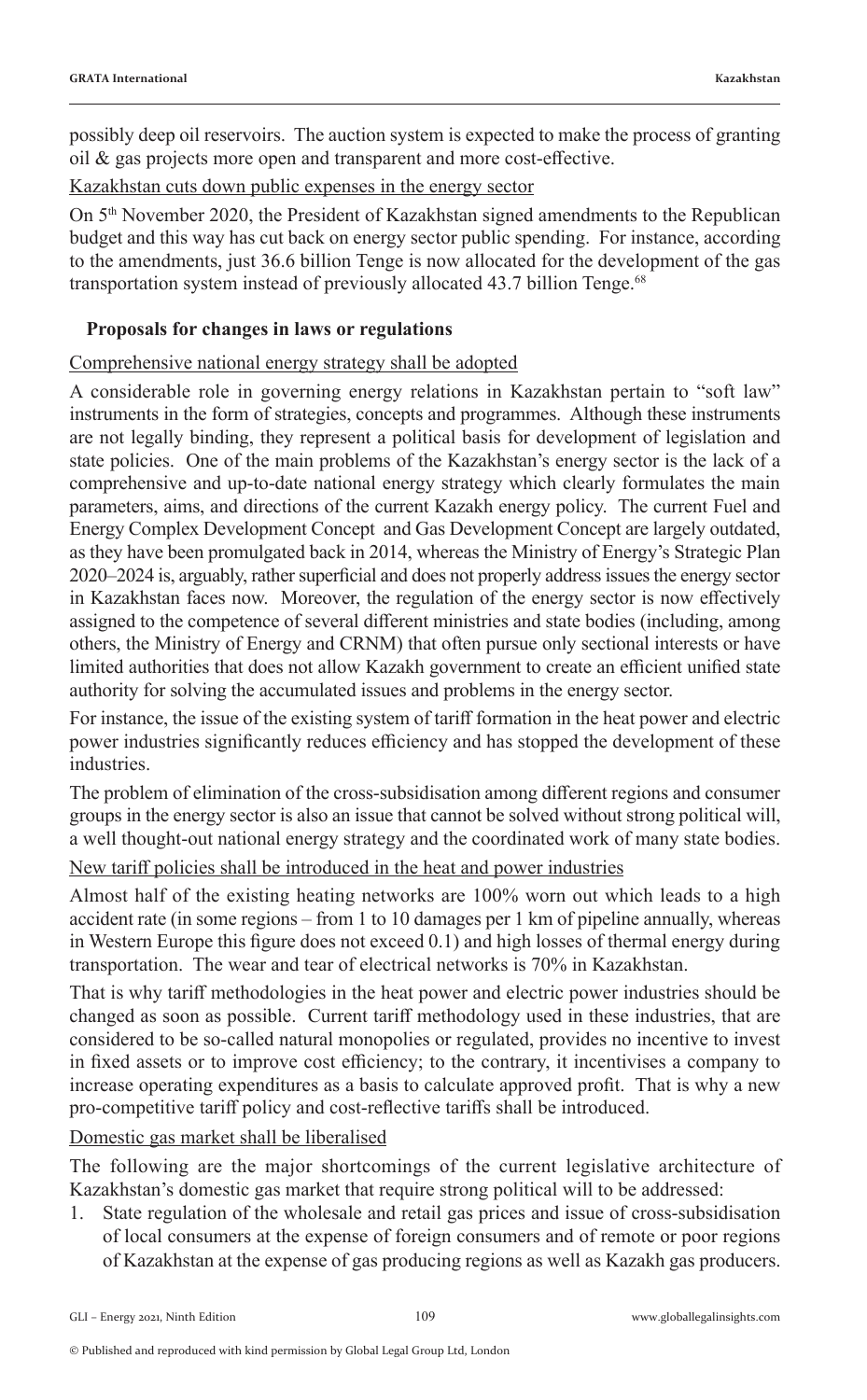- 2. Lack of transparent and cost-reflective gas transportation tariff.
- 3. Undeveloped exchange (i.e. gas hubs) trading of natural gas.
- 4. State's preemptive right of KTG and the need to liberalise gas exports.
- 5. Incomplete privatisation and division of the activities of the monopolists (KMG and KTG) by type of activity (i.e. ownership unbundling).
- 6. Unresolved issue of non-discriminatory third-party access to trunk and distribution gas pipelines.

Kazakhstan's gas market liberalisation is, therefore, urgently required as it will eliminate inefficiency in the country's gas sector and create ample opportunities for foreign and local lenders and investors for the development of new gas fields and to proceed further with the gasification of the remote regions of Kazakhstan. A failure to reform Kazakhstan's domestic gas market in time, evidently, because of the lack of political will in the government of Kazakhstan, can jeopardise the proper functioning of the EAEU's common gas market and will negatively affect the competitiveness and effectiveness of Kazakhstan's domestic gas market.

\* \* \*

#### **Endnotes**

- 1. See *The World Bank DataBank*. Available at: https://databank.worldbank.org/reports. aspx?source=2&country=KAZ.
- 2. See IAE's Kazakhstan Energy Profile dated April 2020 at: https://www.iea.org/reports/ kazakhstan-energy-profile.
- 3. See *BP's Statistical Review of World Energy 2020* at: https://www.bp.com/content/dam/ bp/business-sites/en/global/corporate/pdfs/energy-economics/statistical-review/bp-statsreview-2020-full-report.pdf, p.32.
- 4. See *Strategic Plan of the Ministry of Energy of Kazakhstan for 2020–2024* as approved by the Decree of the Ministry of Energy of Kazakhstan No.445 dated 31<sup>st</sup> December 2019 (hereinafter – "Ministry of Energy Strategic Plan 2020–2024"), p.9. Available at (in Russian): https://www.gov.kz/memleket/entities/energo/documents/ details/68779?lang=ru.
- 5. See *Strategic Plan of the Ministry of Energy of Kazakhstan for 2020–2024* as approved by the Decree of the Ministry of Energy of Kazakhstan No.445 dated 31<sup>st</sup> December 2019, p.9. Available at (in Russian): https://www.gov.kz/memleket/entities/energo/ documents/details/68779?lang=ru.
- 6. See *BP's Statistical Review of World Energy 2020* at: https://www.bp.com/content/dam/ bp/business-sites/en/global/corporate/pdfs/energy-economics/statistical-review/bp-statsreview-2020-full-report.pdf, p.34.
- 7. See presentation of Ashley Sherman, Principal Research Analyst of the Wood Mackenzie at the joint virtual event of the KPMG and the British-Kazakh Law Association "*Kazakh Oil & Gas: new reality and challenges*" held on 15th October 2020. Available at: https:// www.youtube.com/watch?v=gIk9yUdrirw&feature=youtube.
- 8. See *The National Energy Report-2019 of the KAZENERGY Association*, Chapter 4. Kazakhstan's Natural Gas Market and Future Challenges to Gasification, p.89. Available at: https://www.kazenergy.com/upload/document/energy-report/NationalReport19\_ en.pdf.
- 9. See *BP's Statistical Review of World Energy 2020* at: https://www.bp.com/content/dam/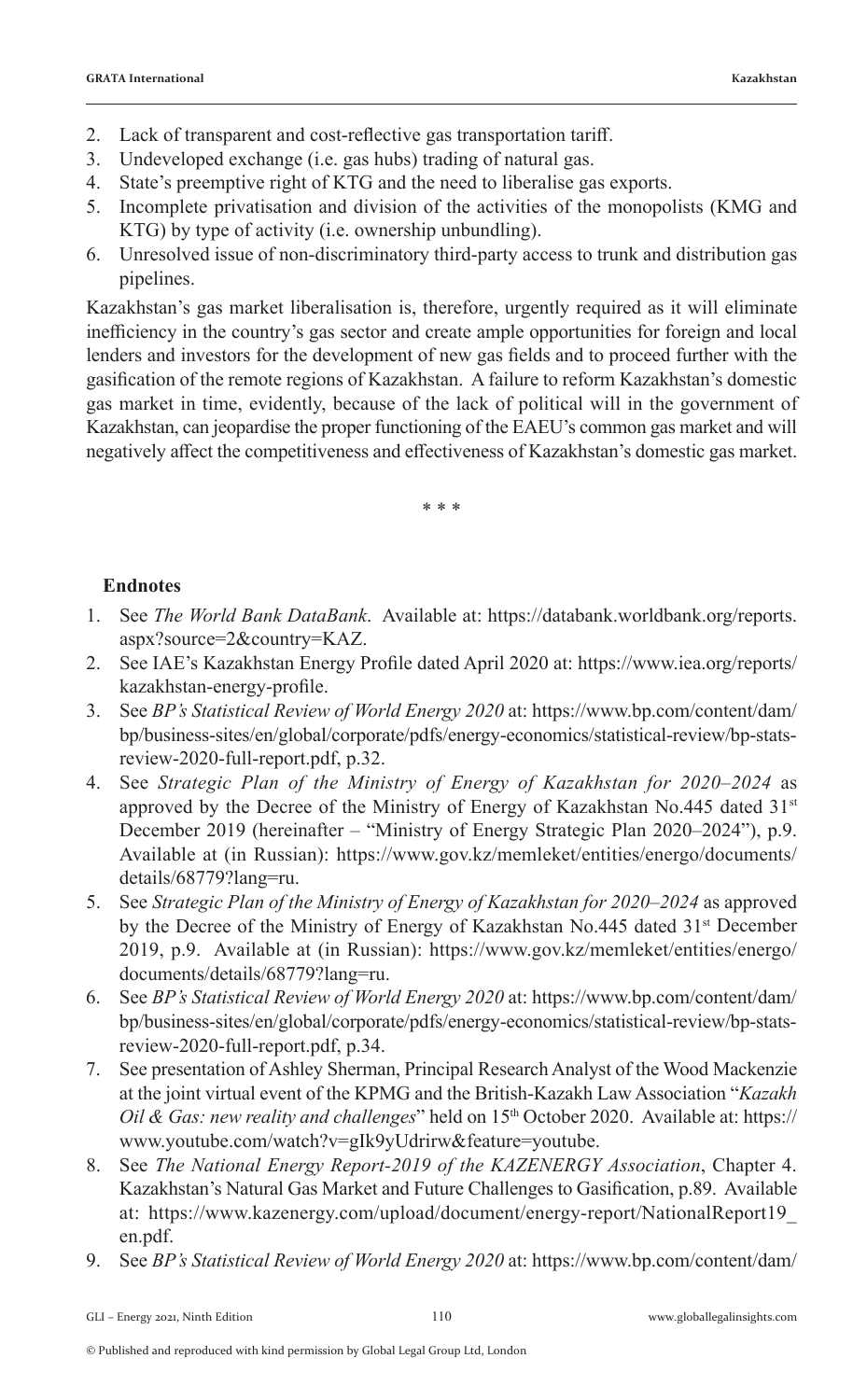bp/business-sites/en/global/corporate/pdfs/energy-economics/statistical-review/bp-statsreview-2020-full-report.pdf, p.36.

- 10. See *The National Energy Report-2019 of the KAZENERGY Association*, Chapter 4, Kazakhstan's Natural Gas Market and Future Challenges to Gasification, p. 90. Available at: https://www.kazenergy.com/upload/document/energy-report/NationalReport19\_ en.pdf.
- 11. See *The National Energy Report-2019 of the KAZENERGY Association*, Chapter 4, Kazakhstan's Natural Gas Market and Future Challenges to Gasification, p. 84. Available at: https://www.kazenergy.com/upload/document/energy-report/NationalReport19\_ en.pdf.
- 12. See Pirani, S. n.d. "*Central Asian Gas: Prospects for the 2020s*" OIES Paper. Oxford Institute for Energy Studies. Available at: https://www.oxfordenergy.org/wpcms/wpcontent/uploads/2019/12/Central-Asian-Gas-NG-155.pdf.
- 13. See *The National Energy Report-2019 of the KAZENERGY Association*, Chapter 4. Kazakhstan's Natural Gas Market and Future Challenges to Gasification, p.90. Available at: https://www.kazenergy.com/upload/document/energy-report/NationalReport19\_ en.pdf.
- 14. See the Decree of the President of the Republic of Kazakhstan dated 30<sup>th</sup> May 2013 No. 577 "*On the Concept of transition of the Republic of Kazakhstan to a "green economy""*  (hereinafter – the "Green Economy Strategy"). Available at (in Russian): https://online. zakon.kz/Document/?doc\_id=31399596#pos=224;-45.
- 15. The main buyers of Kazakh natural gas in 2019 were China, which accounts for 36%  $(1.1 \text{ bem})$ , Russia – 16 % (888.1 million cubic metres) and Ukraine – 18% (566.9 million cubic metres). See: Kazakhstan Stock Exchange (KASE) report on Kazakhstan's oil & gas industry dated July 2019, p.6. Available at (in Russian): https://kase.kz/files/ presentations/ru/KASE\_OilGas\_industry\_2019.pdf.
- 16. See presentation of Ashley Sherman, Principal Research Analyst of the Wood Mackenzie at the joint virtual event of the KPMG and the British-Kazakh Law Association "*Kazakh Oil & Gas: new reality and challenges*" held on 15th October 2020. Available at: https:// www.youtube.com/watch?v=gIk9yUdrirw&feature=youtube.
- 17. See Tengizchevroil's official website at: http://tengizchevroil.com/en/products#drygas.
- 18. See data of the U.S. Energy Information Administration (EIA), Table 1. Available at: https://www.eia.gov/international/content/analysis/countries\_long/Kazakhstan/pdf/ kazakhstan\_bkgd.pdf.
- 19. See NCOC's official website at: https://www.ncoc.kz/en.
- 20. See data of the U.S. Energy Information Administration (EIA), Table 1. Available at: https://www.eia.gov/international/content/analysis/countries\_long/Kazakhstan/pdf/ kazakhstan\_bkgd.pdf.
- 21. See KPO's official website at: https://www.kpo.kz/en/about-kpo.html.
- 22. See data of the U.S. Energy Information Administration (EIA), Table 1. Available at: https://www.eia.gov/international/content/analysis/countries\_long/Kazakhstan/pdf/ kazakhstan\_bkgd.pdf.
- 23. See CNPC AMG's official website at: http://www.cnpc-amg.kz/?p=o\_nas.
- 24. See the report of the Minister of Energy of Kazakhstan to the populace dated  $27<sup>th</sup>$  May 2020. Available at (in Russian): https://rfc.kegoc.kz/news/detail/otchet-ministra-perednaseleniyem.
- 25. See *Strategic Plan of the Ministry of Energy of Kazakhstan for 2020–2024* as approved by the Decree of the Ministry of Energy of Kazakhstan No.445 dated 31<sup>st</sup> December 2019, p.11. Available at (in Russian): https://www.gov.kz/memleket/entities/energo/ documents/details/68779?lang=ru.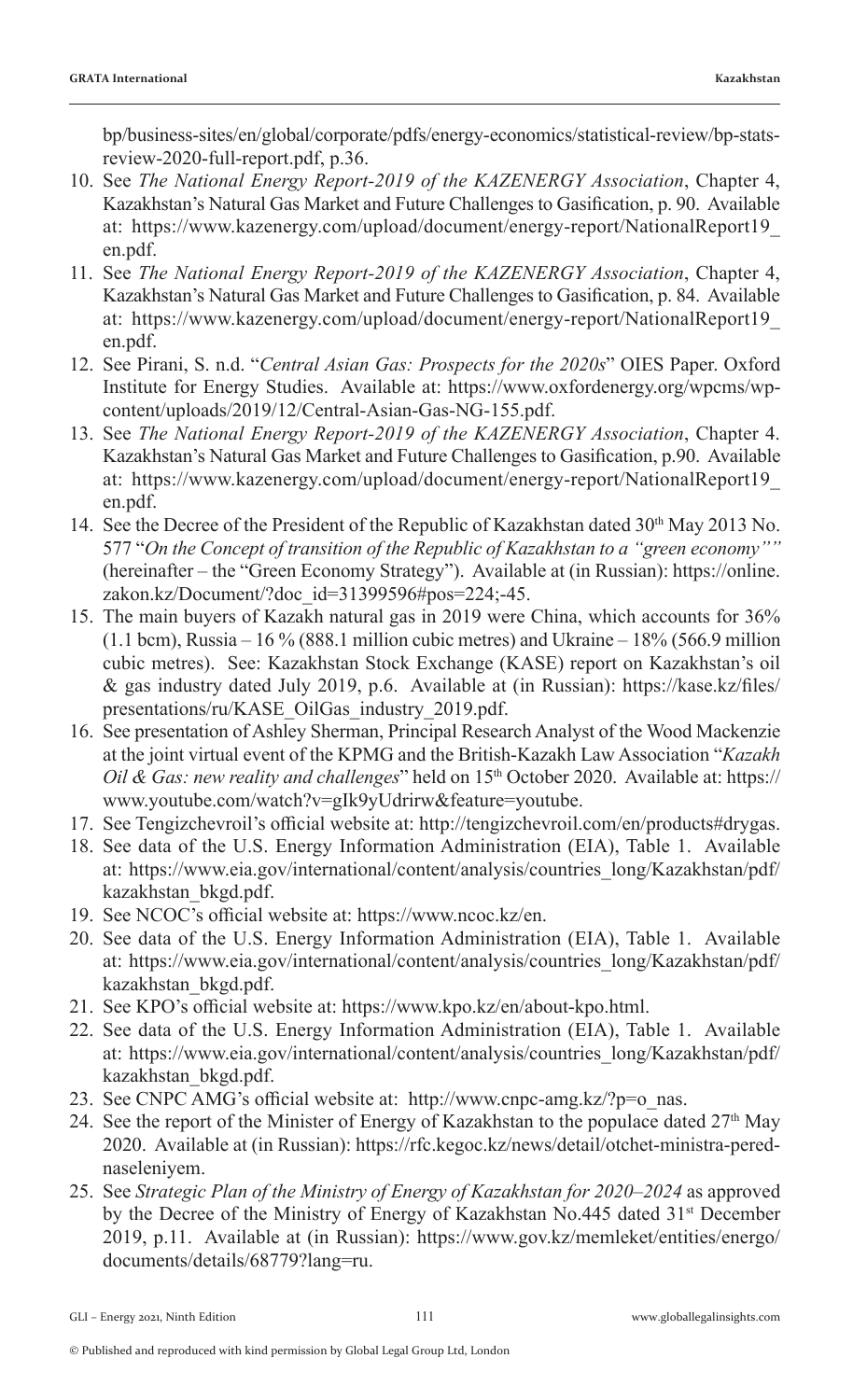- 26. See analytical material on this topic that was published by the Russian portal Nasledie.ru on 25<sup>th</sup> May 2016. Available at (in Russian): http://nasledie.ru/?q=node/6254.
- 27. See *Strategic Plan of the Ministry of Energy of Kazakhstan for 2020–2024* as approved by the Decree of the Ministry of Energy of Kazakhstan No.445 dated 31<sup>st</sup> December 2019, p.10. Available at (in Russian): https://www.gov.kz/memleket/entities/energo/ documents/details/68779?lang=ru.
- 28. See the Resolution of the Government of the Republic of Kazakhstan dated  $4<sup>th</sup>$  November 2014 No. 1171 "*About approval of the General scheme of gasification of the Republic of Kazakhstan for 2015–2030*". Available at (in Russian): https://online.zakon.kz/ Document/?doc\_id=31631561#pos=5;-108.
- 29. See KTG's annual report for 2019, p.4. Available at: https://www.kaztransgas.kz/ images/01 reports/annual-2019-eng.pdf.
- 30. The Foreign Policy Concept of the Republic of Kazakhstan for 2020–2030 as approved by the Decree of the President of Kazakhstan No.280 dated 6<sup>th</sup> March 2020.
- 31. See data of the U.S. Energy Information Administration (EIA), figure 3. Available at: https://www.eia.gov/international/content/analysis/countries\_long/Kazakhstan/pdf/ kazakhstan\_bkgd.pdf.
- 32. Central Asia-Centre pipeline: capacity 60.2 bcm/y; length on the territory of Kazakhstan  $-3,962$  km, but the total length of the pipeline is 5,000 km. Operator on the territory of Kazakhstan – Intergas Central Asia JSC.
- 33. Kazakhstan-China (А, B and C lines) gas pipeline has a capacity of 55 bcm/y and length of 2,618 km, however, it is just a part of the "Central Asia-Centre China" gas pipeline, that has a total length of 7,000 km. The operator of the Kazakhstan-China gas pipeline is Asian Gas Pipeline LLP. Implementation of the Kazakhstan-China gas pipeline project helped Kazakhstan to diversify its gas exports and loosen its dependence from Russia.
- 34. For more information on current trunk gas pipelines and transit gas pipelines in Kazakhstan refer to KTG's website: https://www.kaztransgas.kz/index.php/ru/okompanii/magistralnye-i-tranzitnye-gazoprovody-srednej-azii-i-kazakhstana.
- 35. KMG and its affiliated group of entities accounts for 25% of crude oil and gas condensate production, as well as 15% of natural and associated gas production domestically. KMG is largely responsible for arranging the licensing tenders for oil and gas blocks. KMG also plays a role in almost all contracts with foreign oil and gas companies. See official website of KMG at: https://kmg.kz/eng/kompaniya/obshaya\_informaciya/.
- 36. KTG's group of companies included 12 subsidiaries and affiliates, including, among others, JSC "Intergas Central Asia", "Asian Gas Pipeline" LLP and "Beineu-Shymkent Gas Pipeline" LLP, that are responsible for operation of trunk gas pipelines.
- 37. In accordance with the Kazakh Gas Law, a "national operator" legal status is granted to KTG as a legal entity responsible for improving and developing the country's gas infrastructure and ensuring that domestic gas demand is met. The list of legal authorities of KTG as a national operator, including the state pre-emptive right to purchase raw gas and commercial gas, is specified in Article 9 of the Kazakh Gas Law.
- 38. State pre-emption right relate to a situation when a Kazakh subsoil user intending to sell raw or commercial gas has to offer them first to the Republic of Kazakhstan represented by the KTG before being able to sell them to outsiders. See Article 15 of the Kazakh Gas Law.
- 39. Some subsoil users in Kazakhstan indicate that the price they receive from commercial gas is less than the cost of production "by many multiples". So far, reinjection has become the preferred solution for both producers and the government, therefore, as greater liquids production generates higher revenues for producers and additional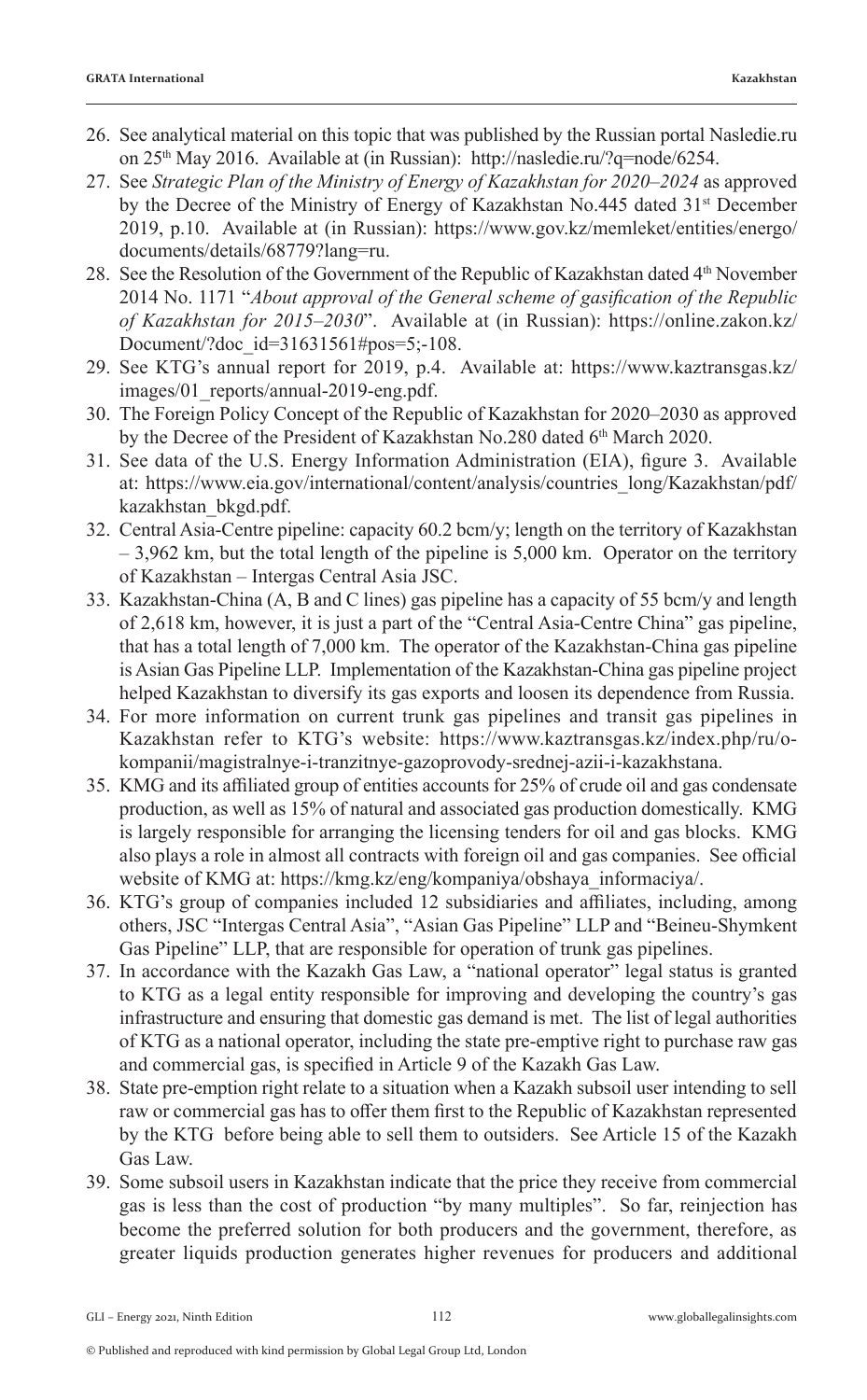revenues for government (through taxes and export duties) and avoids operational and financial challenges associated with gas processing. See: The National Energy Report-2019 of the KAZENERGY Association, Chapter 4: *Kazakhstan's Natural Gas Market and Future Challenges to Gasification*, p.87. Available at: https://www. kazenergy.com/upload/document/energy-report/NationalReport19\_en.pdf.

- 40. See *The National Energy Report-2019 of the KAZENERGY Association*: Chapter 4. Kazakhstan's Natural Gas Market and Future Challenges to Gasification, p.84. Available at: https://www.kazenergy.com/upload/document/energy-report/NationalReport19\_ en.pdf.
- 41. I.e. approaches, principles and mechanisms of functioning of the market.
- 42. See the Order of the Minister of Energy of the Republic of Kazakhstan dated  $13<sup>th</sup>$ November, 2014 No. 121 "On approval of the rules for determining the maximum price of raw and commercial gas purchased by a national operator under the state's preemptive right".
- 43. As of 2019 KTG is the only gas supplier for retail gas sellers in Kazakhstan (i.e. the wholesale commercial gas market in Kazakhstan is monopolised). Available at: https:// inbusiness.kz/ru/news/v-minekonomiki-rassmatrivayut-razdelenie-roznichnoj-realizaciigaza-ot-transportirovki.
- 44. See the Order of the Minister of Energy of the Republic of Kazakhstan dated 18th May, 2020 No. 196 "*On approval of the maximum prices for wholesale sales of commercial gas in the domestic market of the Republic of Kazakhstan*".
- 45. As of 2019 KazTransGas Aimak holds the 95% market share in Kazakhstan's retail gas market (i.e. KazTransGas Aimak is *de facto* a monopolist). Available at: https:// inbusiness.kz/ru/news/v-minekonomiki-rassmatrivayut-razdelenie-roznichnoj-realizaciigaza-ot-transportirovki.
- 46. See the Order of the Minister of National Economy of the Republic of Kazakhstan dated 1st February, 2017 No. 36 "*About approval of Rules of pricing for socially important markets*".
- 47. The Committee for regulation of natural monopolies of the Ministry of national economy of the Republic of Kazakhstan is a state body of the Republic of Kazakhstan that controls and regulates activities related to the sphere of natural monopoly and socially significant markets. See official website of the CRNM at: https://www.gov.kz/memleket/entities/ krem?lang=en.
- 48. E.g. as mentioned above the wholesale commercial gas market in Kazakhstan is monopolised by the KTG, whereas KazTransGas Aimak holds the 95% market share in Kazakhstan's retail gas market.
- 49. E.g. see some history information on development of gas sector in Kazakhstan at: https:// online.zakon.kz/m/Document/?doc\_id=31509377.
- 50. E.g. see some statistical information at: https://www.petroleumjournal.kz/index.php?p =article&aid1=111&aid2=585&id=1353&outlang=1.
- 51. To date, KTG manages more than 19,000 km of trunk gas pipelines and more than 48,000 km of gas distribution networks. Importantly, more than one-third of the current length of the trunk pipelines has been built over the past five years, i.e. unlike many other former USSR countries, Kazakhstan does not just operate main gas pipelines it inherited from the USSR, but also builds the new ones.
- 52. It is widely accepted that Kazakhstan's gas transmission system is in excellent condition and is capable of passing up to 85 bcm/year of gas, with the prospect of increasing the volume of pumping up to 120 bcm/year. See: https://neftegaz.ru/analisis/ transportation/328523-gazotransportnye-sistemy-stran-sng-dinamika-i-perspektivyrazvitiya/.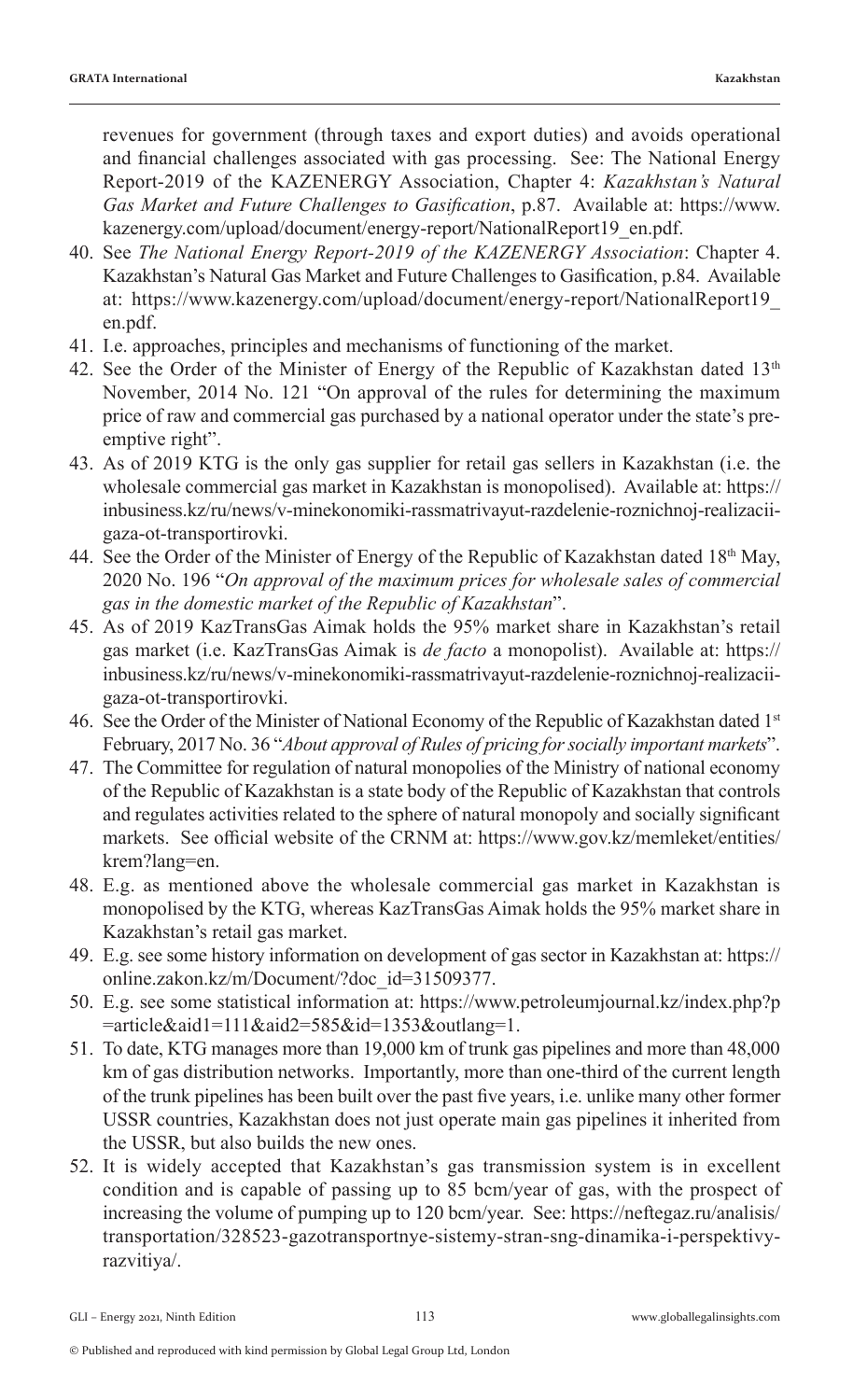- 53. See *BP's Statistical Review of World Energy 2020* at: https://www.bp.com/content/dam/ bp/business-sites/en/global/corporate/pdfs/energy-economics/statistical-review/bp-statsreview-2020-full-report.pdf.
- 54. See *BP's Statistical Review of World Energy 2020* at: https://www.bp.com/content/dam/ bp/business-sites/en/global/corporate/pdfs/energy-economics/statistical-review/bp-statsreview-2020-full-report.pdf, p.34.
- 55. See data of the U.S. Energy Information Administration (EIA). Available at: https:// www.eia.gov/international/content/analysis/countries\_long/Kazakhstan/pdf/kazakhstan\_ bkgd.pdf.
- 56. See the official website of the KTO: https://kaztransoil.kz/en/.
- 57. The Foreign Policy Concept of the Republic of Kazakhstan for 2020–2030 as approved by the Decree of the President of Kazakhstan No.280 dated 6<sup>th</sup> March 2020.
- 58. See the news. Available in Russian at: https://oilcapital.ru/news/export/21-01-2020/ pochti-11-mln-tonn-nefti-poluchil-kitay-iz-kazahstana-v-2019-godu.
- 59. See data of the U.S. Energy Information Administration (EIA). Available at: https:// www.eia.gov/international/content/analysis/countries\_long/Kazakhstan/pdf/kazakhstan\_ bkgd.pdf.
- 60. See official website of the Shymkent refinery: https://www.petrokazakhstan.kz/eng/ pages/shareholders.html.
- 61. See Debo Adams, IEA Clean Coal Centre, UK. *An overview of the Kazakh coal industry* dated October 2019. Available at: https://www.iea-coal.org/wp-content/uploads/2019/10/ Debo-Adams-Kazakhstans-beating-heart.pdf.
- 62. See: Debo Adams, IEA Clean Coal Centre, UK. *An overview of the Kazakh coal industry dated October 2019*. Available at: https://www.iea-coal.org/wp-content/uploads/2019/10/ Debo-Adams-Kazakhstans-beating-heart.pdf.
- 63. https://stockhead.com.au/resources/nuclear-power-rises-with-shifting-political-tides/.
- 64. https://primeminister.kz/en/news/za-2019-god-v-moshchnosti-vie-kazahstanauvelichilis-vdvoe#:~:text=In%20Kazakhstan%2C%20there%20are%2083,and%203%20 bioelectric%20power%20plants.
- 65. See the news dated  $4<sup>th</sup>$  November 2019 available at (in Russian): https://inbusiness.kz/ ru/news/abr-mozhet-posodejstvovat-reforme-gazovoj-otrasli-kazahstana.
- 66. See official website of the Kazakh Competition Agency at: https://www.gov.kz/memleket/ entities/zk/about?lang=en.
- 67. See the news at: https://kaztag.kz/en/news/10-oil-and-gas-subsoil-fields-to-be-soldthrough-online-auction-in-kazakhstan.
- 68. https://lsm.kz/v-kazahstane-sokratili-rashody-na-energetiku-i-nedropol-zovanie.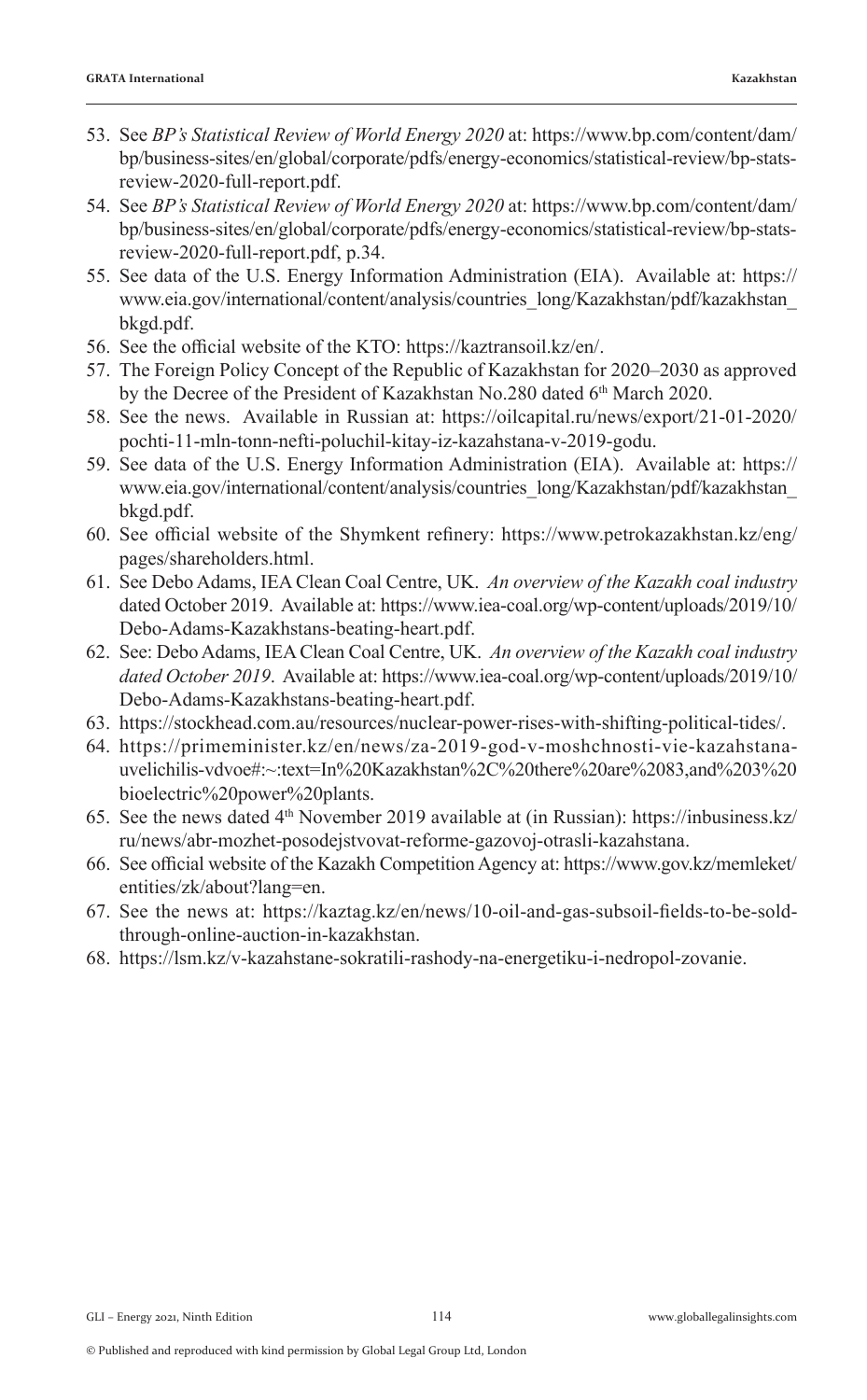

#### **Shaimerden Chikanayev Tel: +7 701 787 8020 / Email: schikanayev@gratanet.com / finance\_securities@gratanet.com**

Shaimerden Chikanayev is an Advocate with over 13 years of legal experience advising clients in both the public and private sector on all legal aspects of infrastructure, public-private partnership (PPP) and project finance, including cross-border lending transactions involving taking of security and crossborder capital markets transactions. Shaimerden developed concentrated knowledge in a wide range of industries, in particular in energy, healthcare, utilities and social infrastructure, financial services and transportation in all countries of Central Asia (Kazakhstan, Kyrgyzstan, Tajikistan, Turkmenistan and Uzbekistan) and Azerbaijan.



#### **Lola Abdukhalykova**

#### **Tel: +7 701 888 7680 / Email: labdukhalykova@gratanet.com**

Lola Abdukhalykova is a Counsel in the Project Finance and PPP Department. She has seven years of experience in the Kazakhstani legal services market and in matters dealing with the former Soviet Union, including in Project Finance and PPP projects. Her area of expertise is finance transactions, including project finance, PPP and infrastructure transactions in Kazakhstan and other Central Asian countries. Lola focuses her practice particularly on Project Finance and PPP and is one of the leading lawyers working in GRATA globally on Project Finance and PPP projects in various industry sectors in difference countries including Azerbaijan, Kazakhstan, Kyrgyzstan, Turkmenistan and Uzbekistan.

#### GRATA International

104 M. Ospanov street, Almaty 050020, Kazakhstan Tel: +7 775 030 0009 / URL: www.gratanet.com